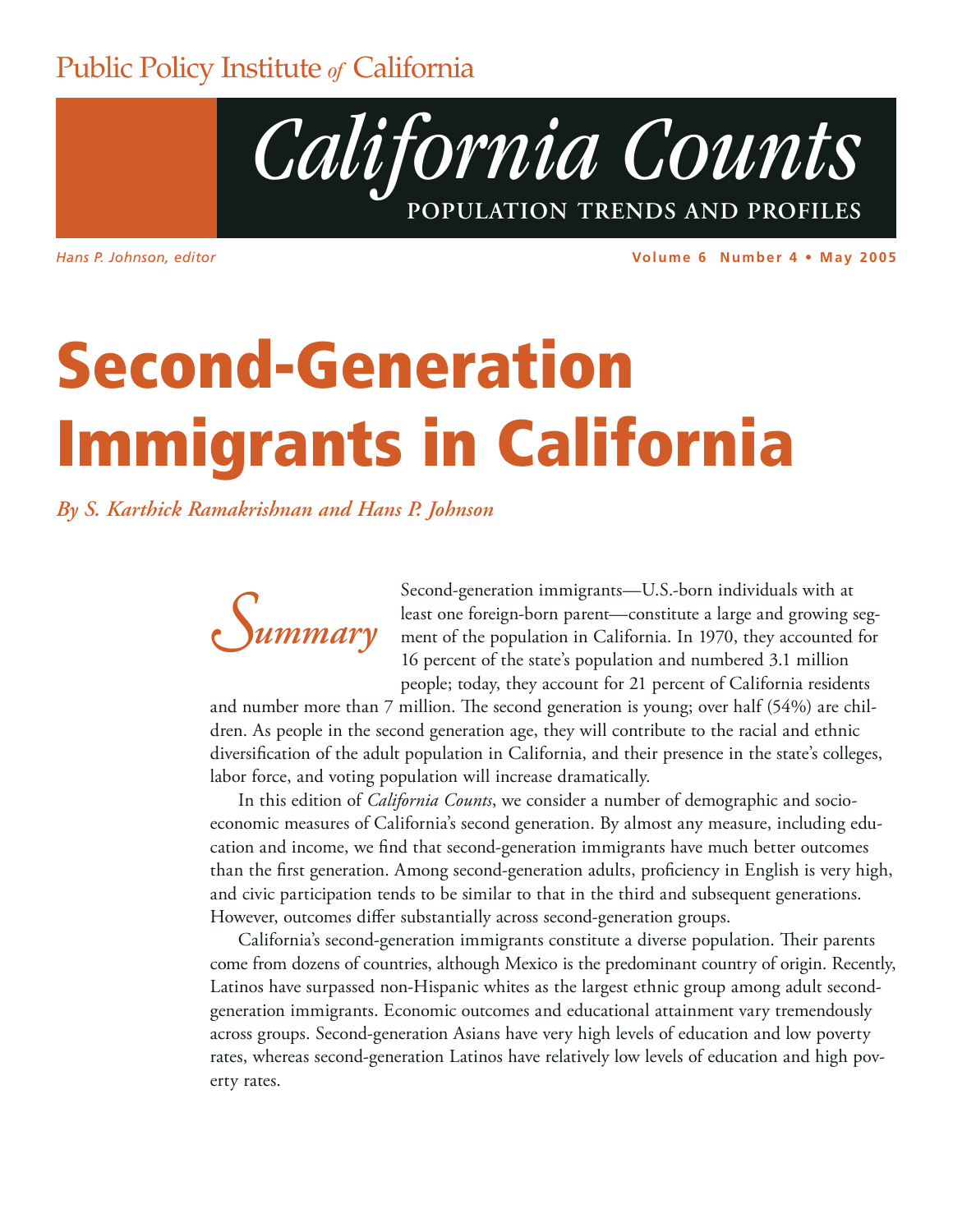**Second-Generation Immigrants in California** 

### **The second generation** is young; over half are children

Across the state and within metropolitan areas, second-generation immigrants are less concentrated geographically than the first generation. Because so many of the second generation are children living with their foreign-born parents and because it is the primary destination for immigrants to California, Los Angeles County has the highest proportion of second-generation immigrants among its population. Over half the children in Los Angeles County are second-generation immigrants, and Ventura County, which is adjacent to Los Angeles County, has the greatest concentration of second-generation adults.

The authors thank Amanda Bailey for her assistance in compiling the data from the Current Population Survey (CPS). Saeed Ali, Wayne Cornelius, Helen Lee, and Deborah Reed provided thoughtful reviews, and Gary Bjork and Joyce Peterson provided useful editorial comments.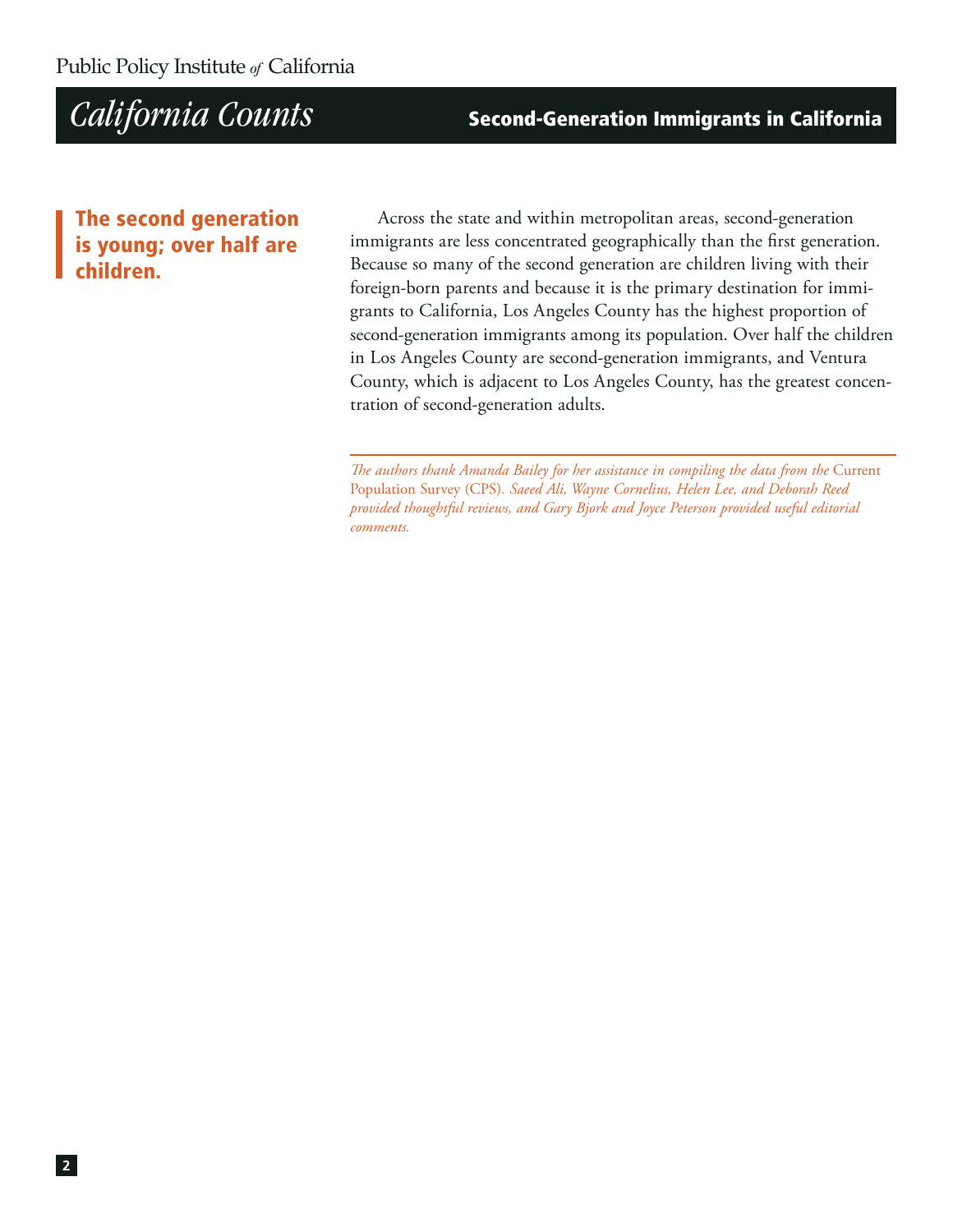**Second-Generation Immigrants in California** 

### **Introduction**

This edition of California Counts provides an overview of the immigrant second generation in California-i.e., those born in the United States with at least one foreign-born parent. To understand California's population and its future, it is important to examine outcomes among the immigrant second generation. There are more than 7 million secondgeneration immigrants in California today (Table 1). This figure is lower than the number of foreignborn residents (or first-generation immigrants) living in the state, who number over 9 million. The number of second-generation immigrants in California is also less than one-half the size of the population we designate as the third generation and higher (those born in the United States to native-born parents and referred to here as the third+ generation). Nevertheless, the immigrant second generation

accounts for a significant proportion of the overall population in California (slightly more than one in five residents). Its share of the state's overall population is higher than at any time since the early decades of the 20th century (Figure 1), and the share of secondgeneration children is greater than at any time since 1910. California is home to one of every four second-generation immigrants in the United States, compared to only one of every 12 in the third+ generation.

### **Definitions and Data Sources**

We define second-generation immigrants as U.S.-born individuals with at least one foreign-born parent. People born abroad are first-generation immigrants, and people born in the United States to U.S.-born parents constitute the third+ generation. People born in U.S. territories and outlying areas are considered U.S.-born. Within

### There are more than **7 million second**generation immigrants in California today.

the second generation, we distinguish between children, young adults (ages 18 to 39), and other adults (ages 40 and over). We use the age cutoff of 39 years because it enables us to compare the children of immigrants born before 1965—when the United States enacted amendments to the Immigration and Nationality Act that abolished the previous system of national origin quotas and enabled greater immigration from countries outside Europe. We also distinguish between those with two foreign-born parents (the 2.0 generation), and those with one U.S.born and one foreign-born parent (the 2.5 generation). The 2.5 generation occupies an intermediate status between the 2.0 generation

|                                                            | <b>All Residents</b>                 |                      |                                      | <b>Adults</b>        | <b>Children</b>                   |                     |
|------------------------------------------------------------|--------------------------------------|----------------------|--------------------------------------|----------------------|-----------------------------------|---------------------|
|                                                            | <b>Number</b>                        | % of Total           | <b>Number</b>                        | % of Total           | <b>Number</b>                     | % of Total          |
| First generation<br>Second generation<br>Third+ generation | 9,541,213<br>7,363,812<br>18,489,037 | 27.0<br>20.8<br>52.2 | 8,758,054<br>3,392,859<br>13,679,781 | 33.9<br>13.1<br>53.0 | 783,159<br>3,970,954<br>4,809,256 | 8.2<br>41.5<br>50.3 |
| Source: Authors' tabulations from the March 2004 CPS.      |                                      |                      |                                      |                      |                                   |                     |

### Table 1. California's Resident Population, by Immigrant Generation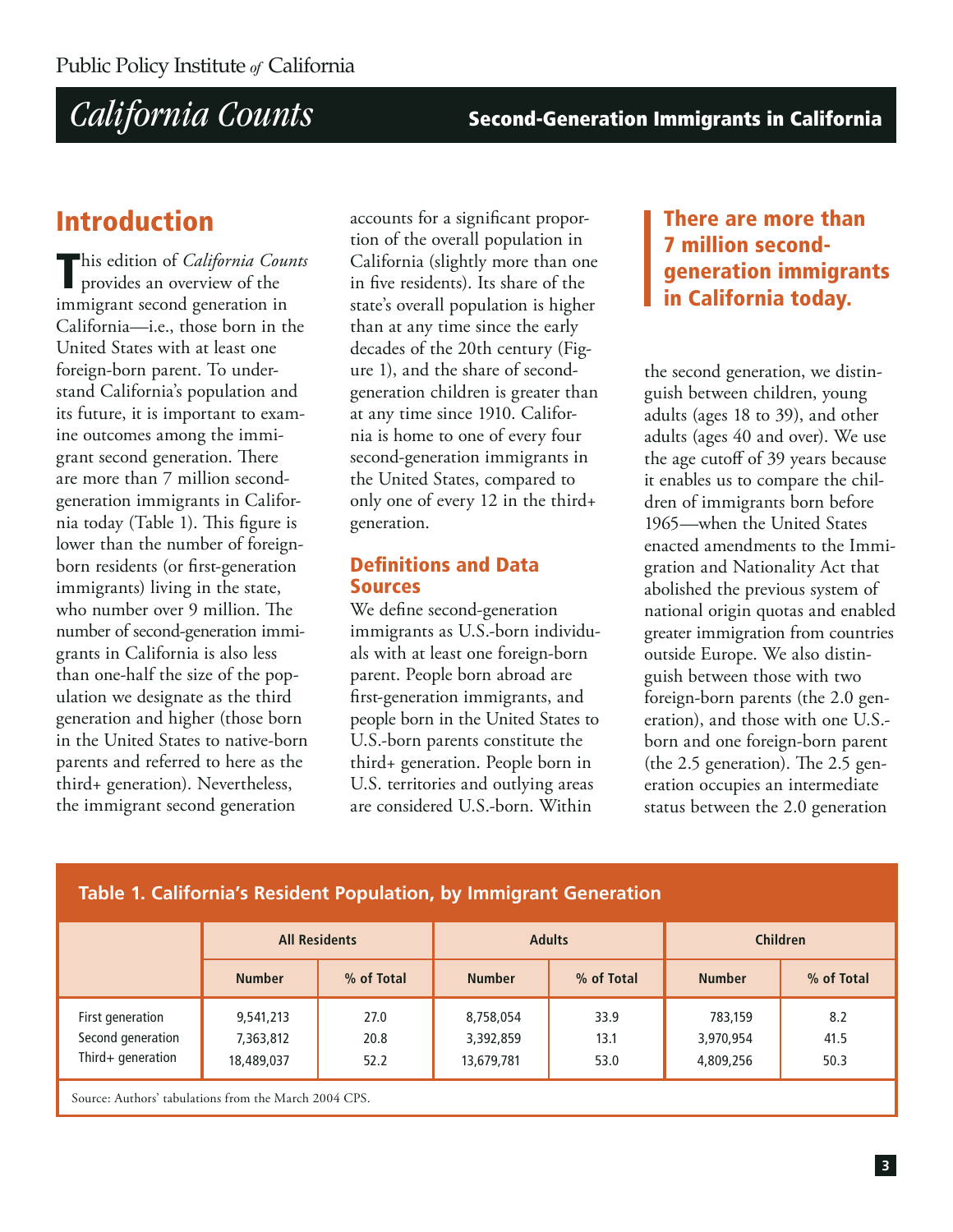### **Second-Generation Immigrants in California**



and those in the third+ generation who have two native-born parents. The 2.5 generation accounts for a sizable portion of the second generation and can be further distinguished by which parent is born outside the United States (Table 2). Furthermore, there is evidence that the 2.5 generation has socioeconomic outcomes that are distinct from those in the 2.0 generation

(Ramakrishnan, 2004). Although we compare the second generation with the first and third+ generations in many of our tables, these comparisons should not be taken as a measure of intergenerational change. A proper analysis of intergenerational change must in some way link parents of one generation with their children of a subsequent generation.

Most of our data are derived from the March supplements of the CPS. The CPS is a representative sample of the nation's population and includes about 16,000 California residents in each supplement. We rely primarily on the March 2004 CPS but combine previous years of the CPS where we have small subsamples. Since 1994, the March CPS has asked respondents where they were born and where their parents were born. The CPS includes information on numerous socioeconomic and demographic measures but not about the ability to speak English. We are not able to develop tabulations for outcomes across Asian subgroups because of insufficient sample sizes. The number of African American and American Indian second-generation immigrants included in the surveys is too small to allow for reliable tabulations. Similarly, the sample sizes for some national origin groups are too small to provide reliable comparisons across immigrant generations.<sup>1</sup> Beginning in 2003, the

| Table 2. Second Generation, by Parents' Nativity      |              |                                           |                                        |           |  |  |  |
|-------------------------------------------------------|--------------|-------------------------------------------|----------------------------------------|-----------|--|--|--|
|                                                       | <b>Total</b> | <b>Older Adults</b><br>(ages 40 and over) | <b>Young Adults</b><br>(ages 18 to 39) | Children  |  |  |  |
| 2.0 generation: both parents foreign-born             | 5,091,655    | 714,402                                   | 1,294,624                              | 3,082,629 |  |  |  |
| 2.5 generation total                                  | 2,272,157    | 819,198                                   | 564,635                                | 888,324   |  |  |  |
| Father foreign-born, mother U.S.-born                 | 1,121,652    | 441,793                                   | 257.144                                | 422,714   |  |  |  |
| Father U.S.-born, mother foreign-born                 | 1,150,505    | 377,405                                   | 307.491                                | 465,610   |  |  |  |
| Second-generation total                               | 7,363,812    | 1,533,600                                 | 1,859,259                              | 3,970,954 |  |  |  |
| Source: Authors' tabulations from the March 2004 CPS. |              |                                           |                                        |           |  |  |  |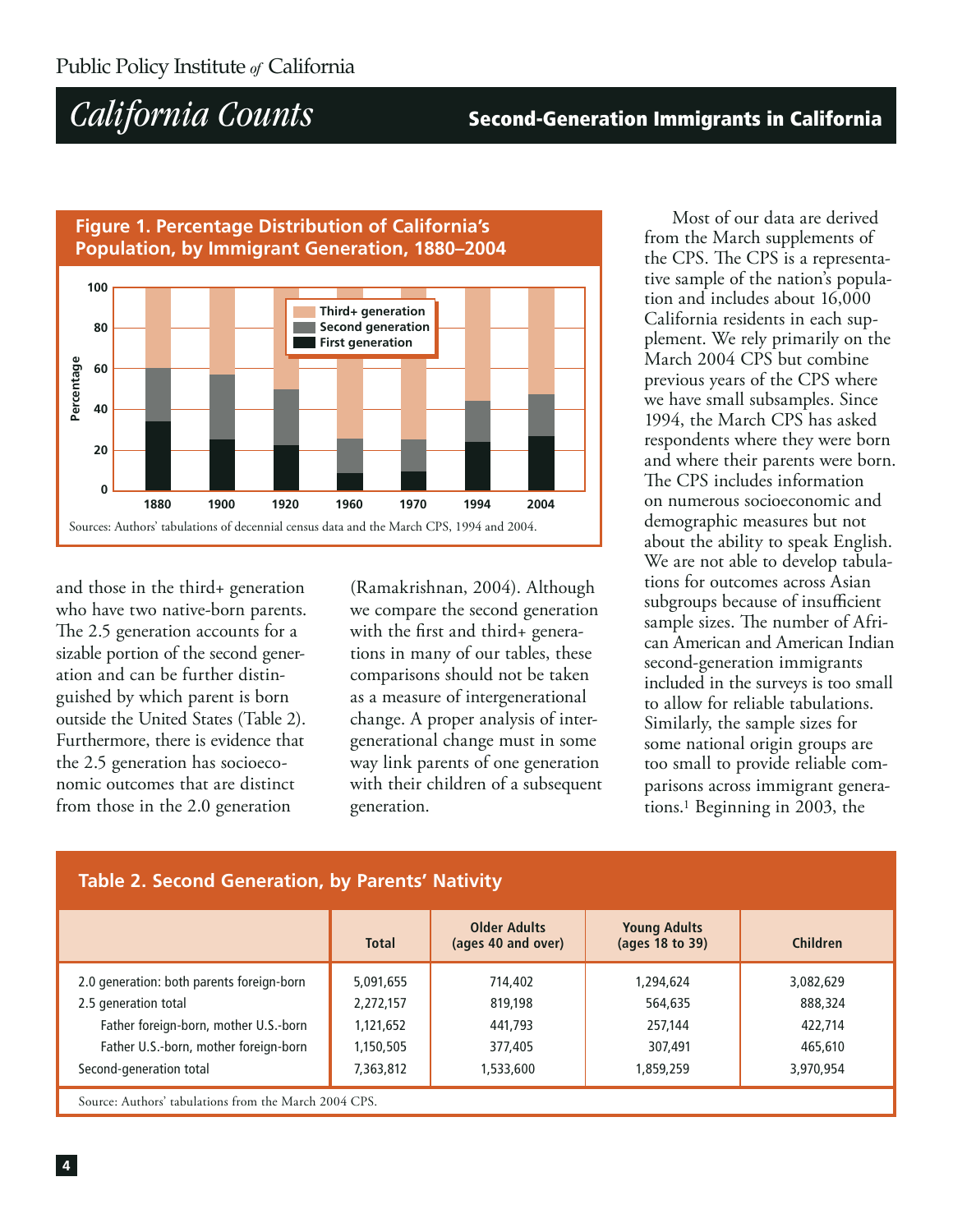**Second-Generation Immigrants in California** 

CPS allowed individuals to identify as of more than one race. In most of this report, we have excluded multiracial respondents because the number is too small. The question on Latino identity in the CPS is asked separately from the question on race. As other studies have done, we define our racial and ethnic groups as mutually exclusive-thus, for example, Latinos can be of any race whereas whites are defined as non-Hispanic whites. To assess English language proficiency, we use the October 1999 CPS. This is the most recent publicly available survey that provides information on both immigrant generation and ability to speak English. We derive data on civic volunteerism from the September 2002 CPS and data on political participation from the statewide survey by the Public Policy Institute of California in fall 2002. Finally, we use pre-1970 decennial censuses to assess changes in the size of the second generation across long time periods. The last three decennial censuses do not include questions on parents' place of birth.

### **Demographic Characteristics**

### **Age Structure**

The significance of the immigrant second generation is most evident among children in California, because they account for

about 4 million of the 9.5 million residents under age 18. Indeed, the share of second-generation immigrants among California children has risen in the past decade, from 37 percent in 1994 to more than 41 percent in 2004. This has resulted primarily from the large number of young adult immigrants in the state and higher levels of fertility among the foreignborn than among the native-born (Hill and Johnson, 2002).

The rising proportion of secondgeneration immigrant children in the last decade has not coincided with an increase in the share of second-generation adults. Indeed, during the 1994 to 2004 period, the second-generation share of the adult population in California actually declined slightly, from 13.5 percent to 13.1 percent. In the

coming decades, however, secondgeneration immigrants will account for an increasing share of adult residents in California. As Figure 2 indicates, the share of secondgeneration immigrants is more concentrated in younger cohorts than either first-generation immigrants or those in the third+ generation. This, in turn, means that the second generation will likely account for a greater proportion of adult residents in California over the next several decades.<sup>2</sup>

### **Racial and Ethnic Composition**

Second-generation immigrants will not only account for a greater proportion of California's adult residents in the future but will also contribute to the growing racial and ethnic diversity of the state.



#### **Figure 2. Age Distribution, by Immigrant Generation** in California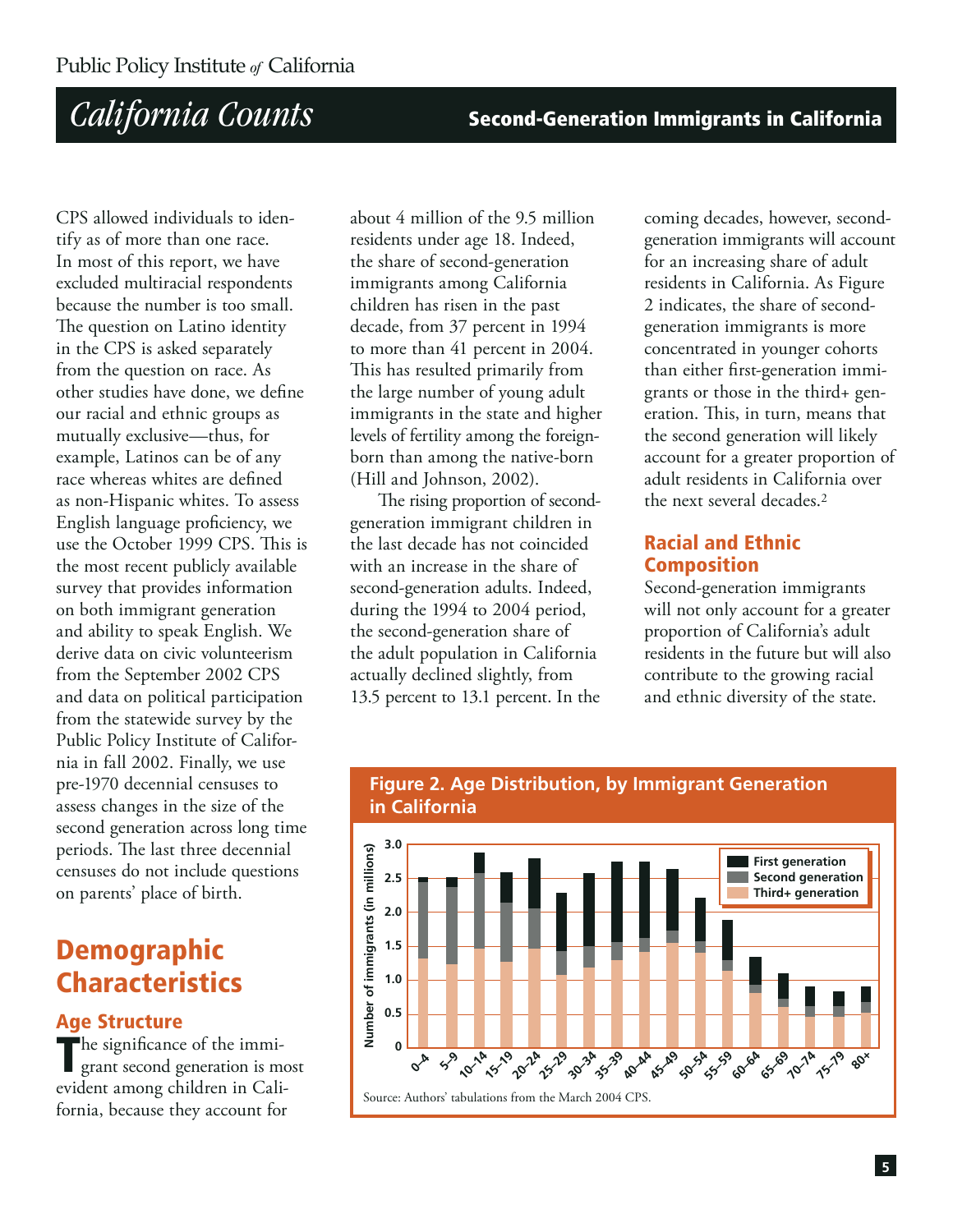**Second-Generation Immigrants in California** 

Among adults, non-Hispanic whites accounted for a majority of second-generation immigrants in 1994 (Figure 3). Since then, however, the proportion who identify as white has steadily declined, so that by 2004, only 36 percent of second-generation immigrant adults identified themselves as white. During the same period, the share of Latinos among secondgeneration adults rose from 37 percent to 44 percent, and the proportion of Asian/Pacific Islanders (APIs) doubled from 8 percent to 16 percent. These trends will likely continue over the next several years: Latinos and APIs account for nearly 90 percent of the secondgeneration children who will reach adulthood during the next two decades, and second-generation

whites have higher rates of mortality because of their markedly older age distribution. Indeed, among young adults, Latinos and APIs already account for 76 percent of the second generation.

There are also some interesting patterns among those secondgeneration immigrants who selfidentify with more than one race. Beginning in 2003, the CPS allowed respondents to report more than one racial identity for themselves and their children. Among second-generation adults in California, the level of multiracial identification was slightly higher than the statewide average for adults  $(1.7\%$  versus  $1.2\%$ ), whereas for children, the level of multiracial identification was lower (2.0% versus 2.8%). However, the incidence of multiracial self-identification was highest among the 2.5 generation-i.e., those with one native-born parent and one foreign-born parent. For this group, the level of multiracial identification in California was 3.2 percent among adults and 8.7 percent among children in 2004.

### **National Origins**

National origins of secondgeneration immigrants are related to but not synonymous with racial and ethnic identifications. For instance, a second-generation immigrant may identify himself or herself as white non-Hispanic despite having parents who were born in South America. In a similar vein, someone with a white native-born father and an Asian

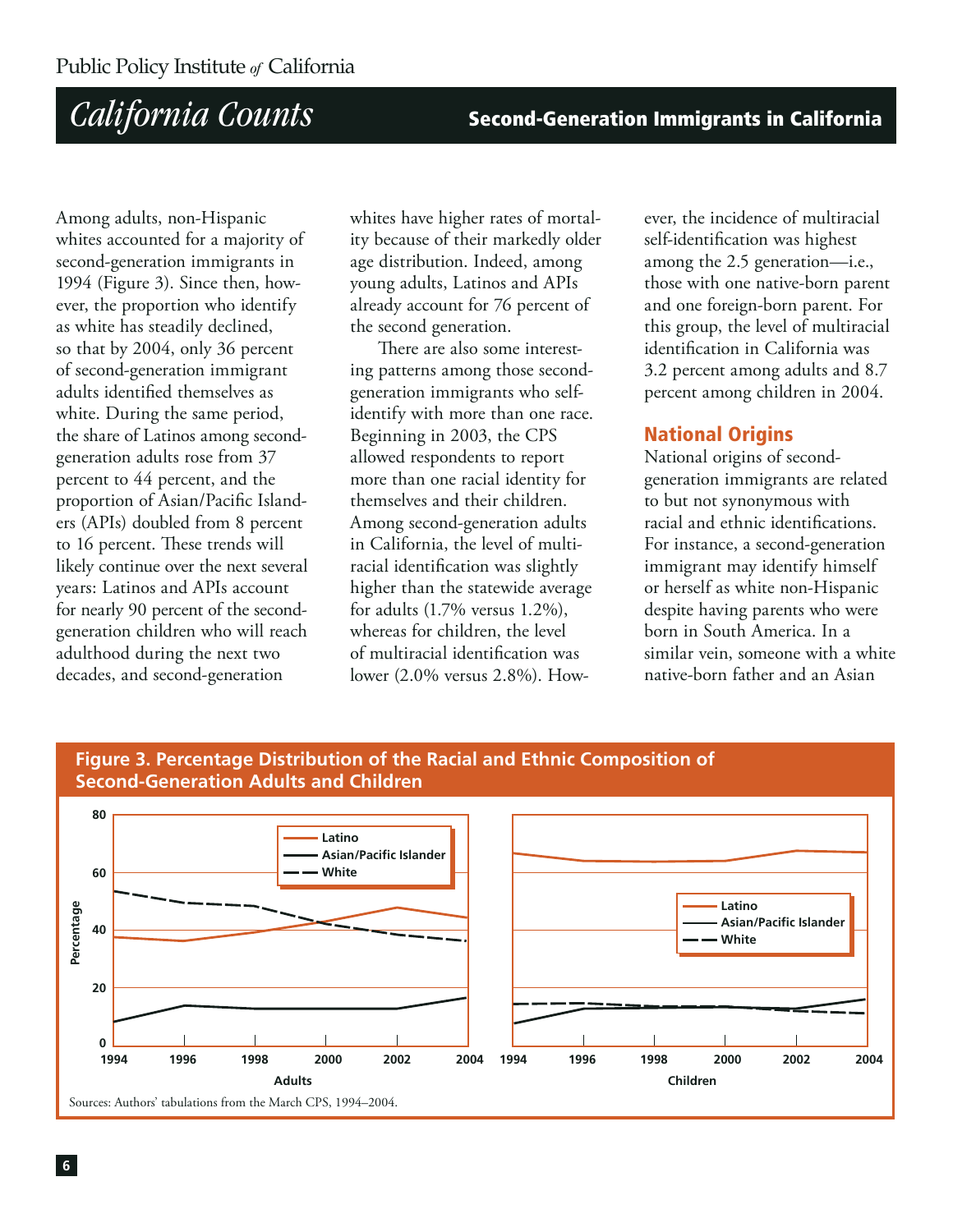**Second-Generation Immigrants in California** 

foreign-born mother may identify himself or herself as white, despite having a mother born in Asia.

Mexico is by far the leading nation of origin for California's second generation of immigrants. Nearly three in five children have fathers who were born in Mexico (Table 3). The proportion with mothers born in Mexico is similar. The high share of Mexican-origin children can be attributed to the dominance of Mexicans among recent immigrants to California, higher birth rates among those immigrants, and reduced rates of return among Mexican immigrants following increased border enforcement since the mid-1990s.<sup>3</sup> Among second-generation children with Asian national origins, those with parents from the Philippines and Vietnam are most numerous, followed by those with parents from China, India, South Korea, and Laos. The national origins of young adults in the second generation are similar to those among children—not surprising, given the changes in U.S. immigration law in 1965 that eased immigration to the United States from Asia and Latin America. However, some European countries such as Germany, Italy, and England are among the top 10 nations of origin among young adults. Mexico's dominance is less pronounced among older adults, although it still accounts for about one in four second-generation immigrants ages 40 and over. In

**Mexico is by far the leading nation of origin for California's second generation of immigrants.** Nearly three in five children have fathers who were born in Mexico.

### Table 3. Top 10 Nations of Origin of the Second **Generation: Father's Place of Birth (in percent)**

|                    | <b>Children</b><br><b>Young Adults</b> |                    |      | <b>Older Adults</b> |      |
|--------------------|----------------------------------------|--------------------|------|---------------------|------|
| <b>Mexico</b>      | 58.0                                   | Mexico             | 50.1 | Mexico              | 27.5 |
| Philippines        | 5.6                                    | Philippines        | 8.1  | Italy               | 10.0 |
| <b>Fl Salvador</b> | 5.0                                    | China              | 4.5  | Canada              | 5.9  |
| Vietnam            | 3.5                                    | Germany            | 2.6  | Russia              | 5.2  |
| Guatemala          | 2.6                                    | <b>Fl Salvador</b> | 2.2  | Japan               | 4.5  |
| China              | 2.6                                    | Canada             | 1.7  | Germany             | 4.3  |
| India              | 2.0                                    | Italy              | 1.5  | England             | 3.9  |
| South Korea        | 1.5                                    | India              | 1.5  | Poland              | 3.8  |
| Laos               | 1.4                                    | Japan              | 1.4  | China               | 3.6  |
| Iran               | 1.3                                    | England            | 1.3  | Philippines         | 3.2  |
| All other          | 16.5                                   | All other          | 25.1 | All other           | 28.1 |

Sources: Authors' tabulations from the March CPS, 1996, 1998, 2000, 2002, and 2004. Notes: China includes Hong Kong but not Taiwan. Results based on mother's place of birth are similar, with the exception of the young adult figures, which no longer include Italy and India in the top 10 nations of origin and include instead Vietnam and South Korea.

this older age group, Italy, Canada, Russia, and Japan rank among the top five nations of origin, reflecting historic immigration patterns of many decades ago. Finally, among Asian nations of origin, the Philippines and China are the only countries in the top 10 among second-generation adults ages 40 and over.

### **Regional Patterns**

Although second-generation immigrants account for about 21 percent of the overall resident population in California, their share varies considerably across the state's regions. As Table 4 indicates, the share of secondgeneration immigrants is largest in Los Angeles County (26%),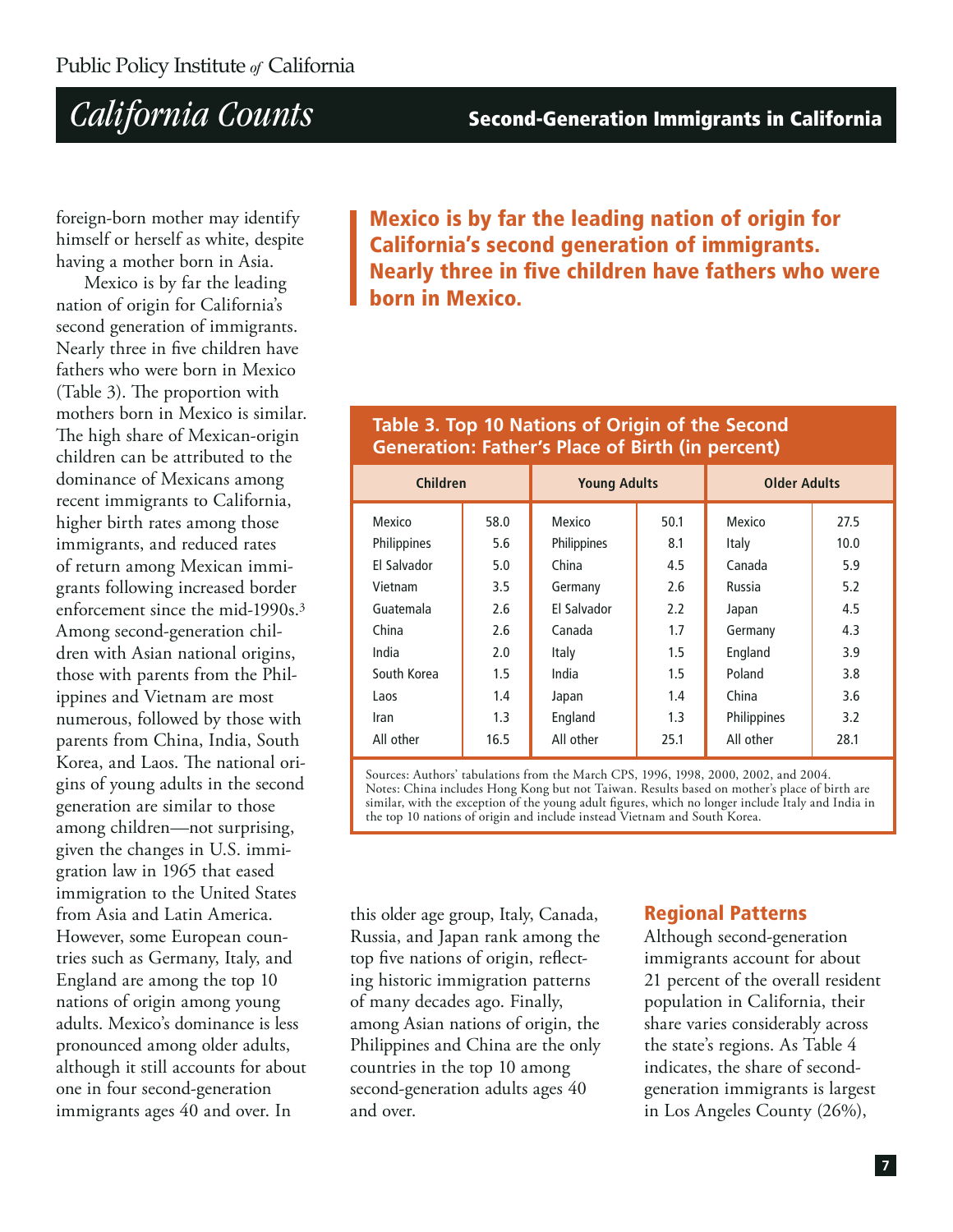#### Table 4. Second-Generation Immigrants as a Percentage of the Region's Population

|                                                          | <b>All Ages</b> | <b>Adults</b> | <b>Children</b> |
|----------------------------------------------------------|-----------------|---------------|-----------------|
| Sacramento Metro<br>Mexico, Vietnam, India               | 15              | 12            | 25              |
| Central Coast<br>Mexico, Vietnam, Germany                | 18              | 10            | 36              |
| <b>Inland Empire</b><br>Mexico, Philippines, El Salvador | 19              | 12            | 33              |
| Bay Area<br>Mexico, Philippines, China                   | 19              | 13            | 39              |
| Orange County<br>Mexico, Vietnam, Philippines            | 20              | 12            | 44              |
| San Diego<br>Mexico, Philippines, Vietnam                | 20              | 14            | 39              |
| San Joaquin Valley<br>Mexico, Philippines, Laos          | 23              | 15            | 38              |
| Ventura County<br>Mexico, Canada, Taiwan                 | 23              | 18            | 36              |
| Los Angeles County<br>Mexico, El Salvador, Guatemala     | 26              | 15            | 55              |
| Rest of state                                            | 13              | 11            | 18              |

Sources: Authors' tabulations from the March CPS, 2000, 2002, and 2004.

Notes: The top three nations of origin of children and young adults are identified in italics. The counties included in each region are as follows:

Sacramento Metro: El Dorado, Placer, Sacramento, and Yolo.

Central Coast: Monterey, San Benito, San Luis Obispo, Santa Barbara, and Santa Cruz.

Inland Empire: Riverside and San Bernardino.

Bay Area: Alameda, Contra Costa, Marin, Napa, San Francisco, San Mateo, Santa Clara, Solano, and Sonoma.

San Diego: Imperial and San Diego.

San Joaquin Valley: Fresno, Kern, Kings, Madera, Merced, San Joaquin, Stanislaus, and Tulare.

Ventura County (23%), and the San Joaquin Valley region (23%). In contrast, they account for fewer than one in six residents in the Sacramento Metro (15%) and Central Coast (18%) areas. In the rest of California's major regions, including the San Francisco Bay Area, San Diego, and the Inland Empire, second-generation immigrants account for about one in five residents. As a consequence of these differences, the share of secondgeneration immigrants in California is disproportionately skewed toward the Los Angeles region.

Many second-generation adults move out of the prime regions of immigrant destination. Among adults, the second-generation share

of the resident population is highest not in Los Angeles County (15%) but in Ventura County, accounting for 18 percent of the adult population. Among children, however, the second-generation share of residents is considerably higher in Los Angeles (55%) than in Ventura  $(36%)$  or any other region in the state. This discrepancy between adults and children is likely due to the movement of residents from Los Angeles County to outlying areas.<sup>4</sup> Whether Los Angeles overtakes Ventura in terms of the second-generation share of adult residents thus depends on the rate at which second-generation children remain in Los Angeles after attaining adulthood.

One similarity across all regions is that Mexico is the largest nation of origin, although its share is much lower in the Bay Area and in the Sacramento Metro than in Southern California, the Central Coast, and the San Joaquin Valley. No other national origin group ranks consistently in the top three across regions, although Vietnam and the Philippines rank highly in many regions (Table 4). Finally, the proportion of second-generation immigrants with one native-born parent and one foreign-born parent (the 2.5 generation) is highest in Ventura County (52%) and in the Sacramento Metro (48%). Other areas where the 2.5 generation share of the second-generation population exceeds the statewide average (31%)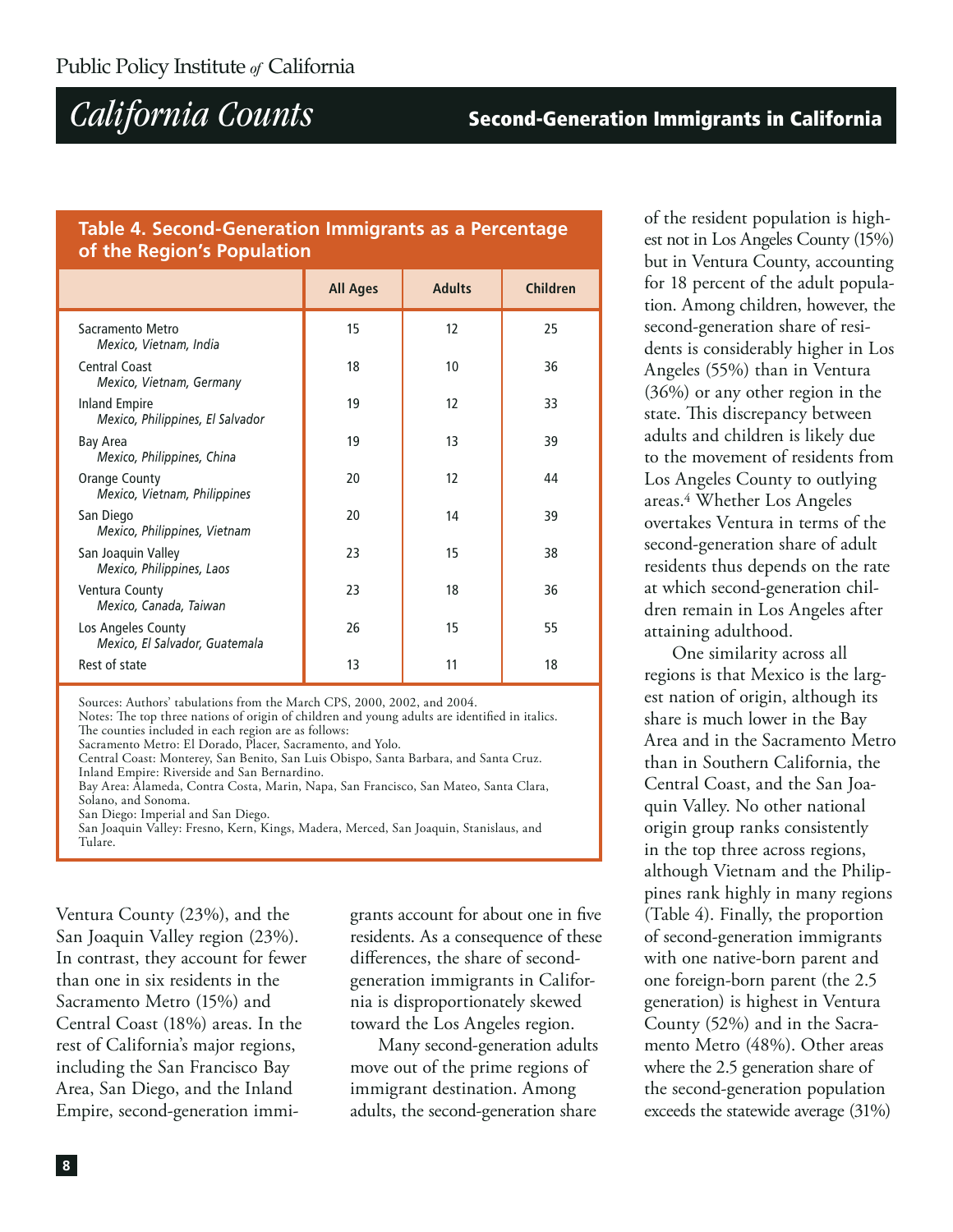**Second-Generation Immigrants in California** 

include San Diego (42%), the Inland Empire (39%), and the Bay Area (34%). The San Joaquin Valley and Orange County are at the statewide average, whereas Los Angeles and the Central Coast are at 25 percent each.

### **Urbanization**

When considering the settlement patterns of second-generation immigrants, it is also important to consider the extent to which they live in central cities<sup>5</sup> (hereafter referred to as "urbanization"). Studies of immigration from the early 20th century noted that first-generation immigrants were mostly concentrated in central cities, whereas subsequent generations tended to live in the suburbs because of upward socioeconomic mobility.<sup>6</sup> Our analysis of the March 2004 CPS indicates that similar patterns hold true in California today. Among adults, 45 percent of first-generation immigrants in California live in central cities; the corresponding figures for the second and third+ generations are 39 percent and 31 percent, respectively. Thus, in terms of relative urbanization, the second generation in California occupies an intermediate position between first-generation immigrants and those in the third+ generation.

However, there are some important exceptions to this general finding. Those in the 2.5 generation have rates of urbanization

that are nearly identical to those of the third+ generation. Also, immigrants in the various regions of the Central Valley display a slightly different pattern: The proportion living in central cities declines by immigrant generation but so, too, does the proportion living in rural areas.<sup>7</sup> Thus, the proportion living in metropolitan areas increases by immigrant generation, although most of these increases occur in suburbs and not central cities. Such a pattern is mostly a consequence of occupational patterns, with first-generation immigrants more likely than those in subsequent generations to be engaged in farm work. Finally, the proportion of central city residents in the Inland Empire is lower than in other regions, and there are no significant differences between the urbanization of secondgeneration immigrants and that of other immigrant generations.

There are also some significant differences in settlement patterns across racial and ethnic groups. Among APIs, second-generation adults are nearly as likely as their first-generation counterparts to live in central cities (47% and 50%, respectively), whereas those in the third+ generation are much less likely to live in central cities (30%). For Latinos and whites, by contrast, the second generation displays an intermediate settlement pattern. Whites display the biggest drop in urbanization from the first generation  $(41\%)$ 

### Among adults, 45 percent of firstgeneration immigrants in California live in central cities.

to the second generation  $(33%)$ and those in subsequent generations (30%). Among Latinos, the proportion of second-generation immigrants living in central cities (38%) is closer to that of the first generation  $(44%)$  than to the third+ generation (30%). Given the increasing presence of Latinos and APIs among second-generation adults, it is likely that differences in urbanization between first- and second-generation immigrants will be slightly less pronounced in the future than it was in the past.

### Socioeconomic **Characteristics**

#### **Education**

Second-generation adults in<br>Scalifornia tend to be much better educated than the first generation: They are somewhat more likely to have graduated from college and much more likely to have finished high school (Table 5). Within the second generation, educational attainment varies tremendously by ethnicity. Asian and white second-generation immi-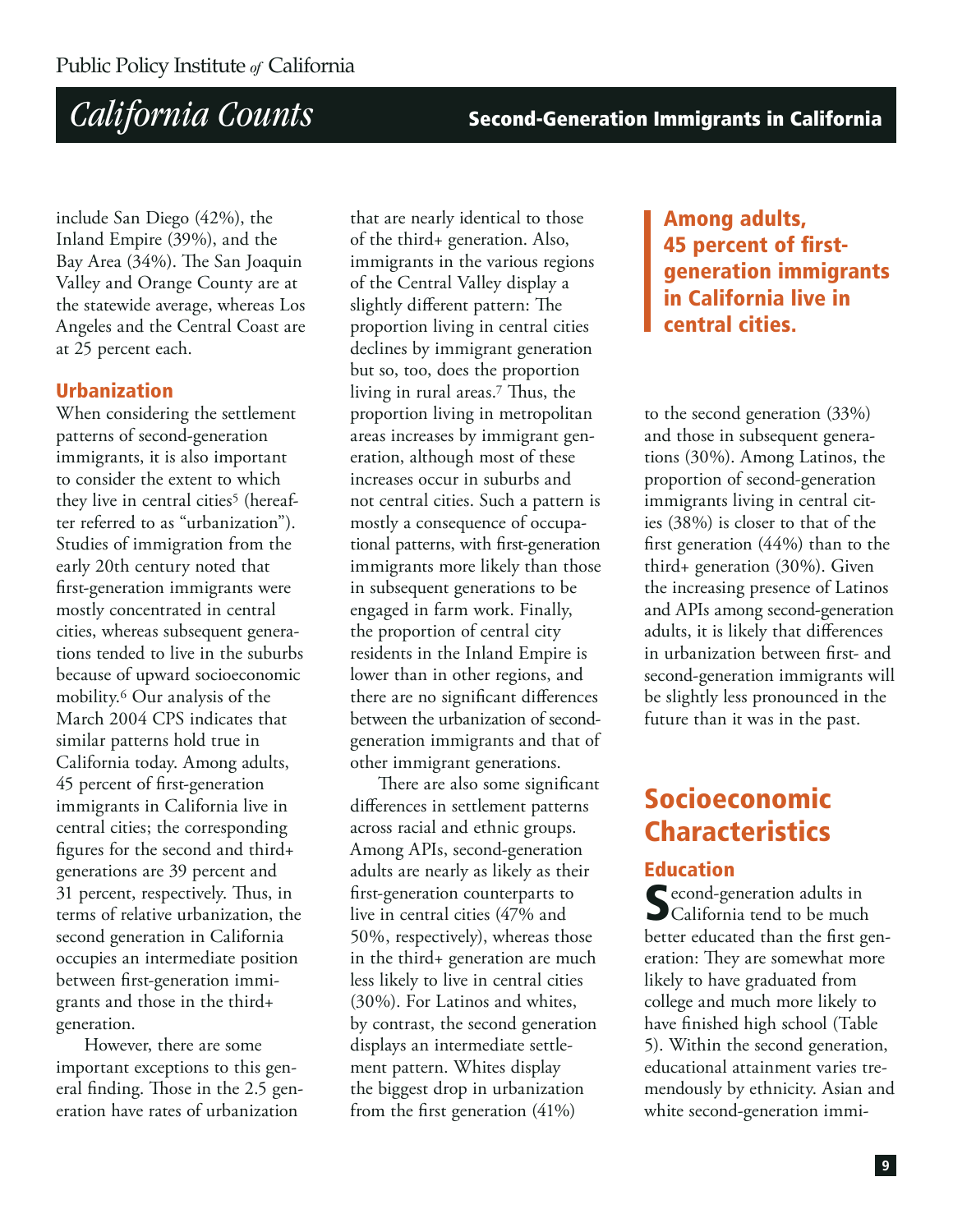**Immigrants from Mexico are among the** least educated in the state, with more than half not completing hiah school.

grants tend to be highly educated, with large shares graduating from college and very few not completing high school. In contrast, the Latino second generation is much less educated, with more high school dropouts than college graduates. The 2.5 generation tends to be better educated than the 2.0 generation, especially if the father is U.S.-born. This relationship holds true across all racial and ethnic groups, with the only exception being among Asians and Pacific Islanders, where associate

### **Table 5. Percentage Distribution of Educational Attainment, by Immigrant Generation**

|                                | <b>Less Than</b><br>High<br><b>School</b><br><b>Graduate</b> | <b>High</b><br><b>School</b><br><b>Graduate</b> | <b>Some</b><br><b>College</b> | <b>College</b><br><b>Graduate</b> |
|--------------------------------|--------------------------------------------------------------|-------------------------------------------------|-------------------------------|-----------------------------------|
| <b>All Californians</b>        | 19                                                           | 24                                              | 28                            | 28                                |
| First generation               | 39                                                           | 21                                              | 16                            | 24                                |
| Second generation              | 14                                                           | 26                                              | 31                            | 29                                |
| Third+ generation              | 8                                                            | 26                                              | 35                            | 31                                |
| <b>Asian/Pacific Islanders</b> | 14                                                           | 19                                              | 22                            | 45                                |
| First generation               | 16                                                           | 20                                              | 20                            | 44                                |
| Second generation              | 4                                                            | 15                                              | 29                            | 52                                |
| Third+ generation              | 7                                                            | 15                                              | 33                            | 45                                |
| Latinos                        | 53                                                           | 22                                              | 18                            | 8                                 |
| First generation               | 67                                                           | 16                                              | 10                            | $\overline{7}$                    |
| Second generation              | 35                                                           | 30                                              | 26                            | 10                                |
| Third+ generation              | 22                                                           | 31                                              | 36                            | 11                                |
| <b>Whites</b>                  | $\overline{7}$                                               | 24                                              | 33                            | 35                                |
| First generation               | 13                                                           | 22                                              | 23                            | 42                                |
| Second generation              | 9                                                            | 25                                              | 32                            | 35                                |
| Third+ generation              | 6                                                            | 25                                              | 35                            | 35                                |

Sources: Authors' tabulations from the March CPS, 1998, 2000, 2002, and 2004, for adults ages 25 and over.

Note: Because of rounding, row percentages do not always add up to 100 percent.

degrees are more common among the 2.0 generation than among the 2.5 generation.

However, the largest variations are seen not by the nativity of the parent but across national origin groups. This variation reflects the wide disparities in education that exist among first-generation immigrants. Groups from the two largest nations of origin in California-Mexico and the Philippines-provide a case in point. Immigrants from Mexico are among the least educated in the state, with more than half not completing high school; immigrants from the Philippines are among the best educated, with 55 percent having college degrees. Although secondgeneration Mexicans have much higher levels of education than the first generation, they are on average still much less educated than second-generation Filipinos. Overall, second-generation adults with national origins in Asia and Europe tend to have very high levels of educational attainmenthigher even than those of the third+ generation—whereas second-generation adults with national origins in Latin America tend to have lower levels of educational attainment. Because we do not compare the parents of one generation with the children of a subsequent generation, the educational attainment levels shown in Table 5 are not measures of intergenerational progress. However, these higher levels of educational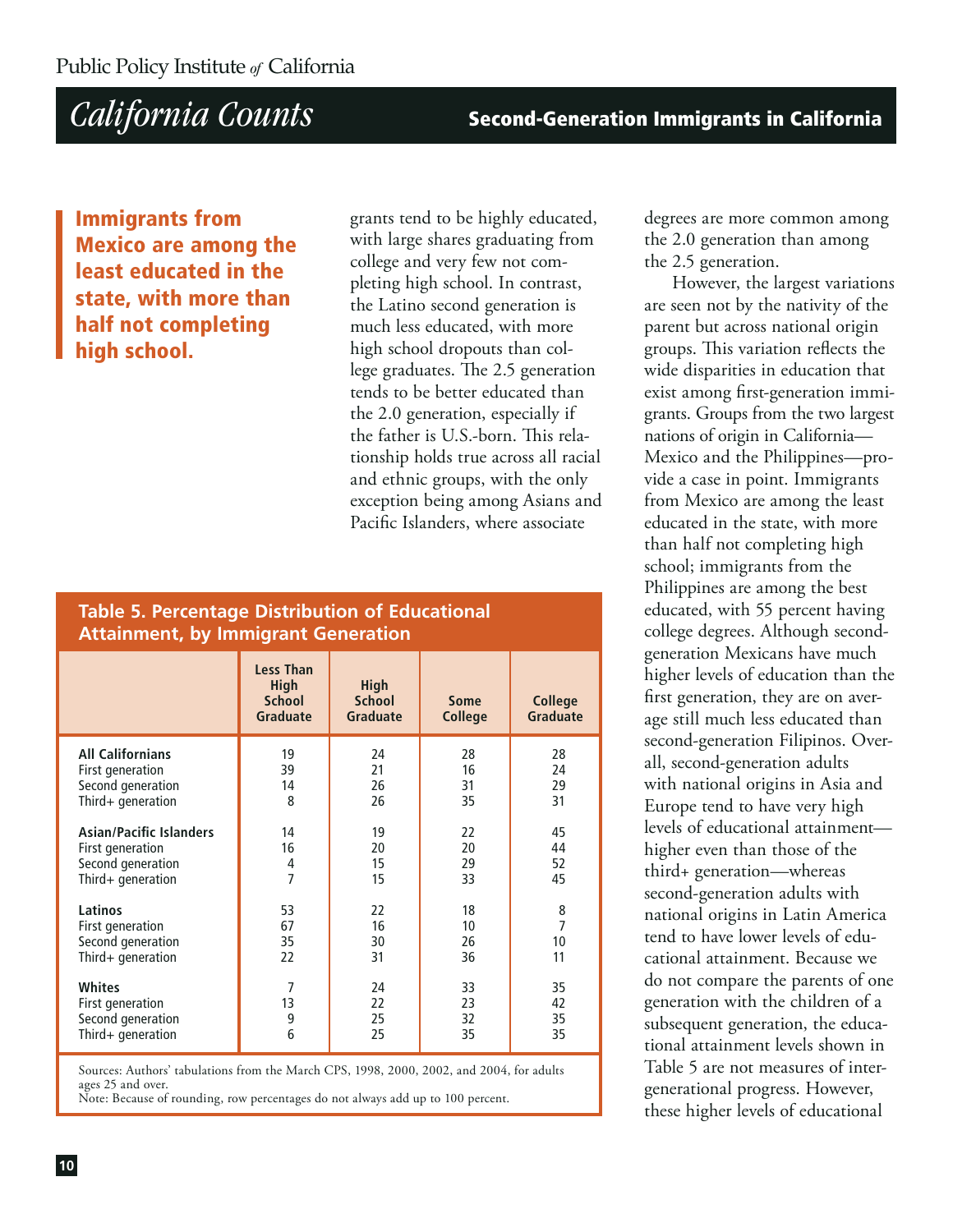**Second-Generation Immigrants in California** 

attainment in the second generation compared to the first are consistent with strong intergenerational progress in education noted by other researchers (Reed et al., forthcoming; Fry and Lowell, 2002).

Among second-generation adults, we observe that young adults are better educated than older adults for each of the largest ethnic groups (Table 6). Young Asian adults stand out, with three of every five graduating from college. Differences in educational attainment between the largest ethnic groups are pronounced for both younger and older adults. Young second-generation Latinos are much more likely than older secondgeneration Latinos to have completed high school and college, but overall educational attainment remains far helow that of other second-generation groups.

... we find that English proficiency increases significantly between first-generation immigrants and those in the second generation.

### **English Proficiency**

As others have done, we find that English proficiency increases significantly between first-generation immigrants and those in the second generation (López, 1999).<sup>8</sup> Among first-generation immigrants ages 5 to 24, about one-half speak English exclusively or "very well" in addition to another language. Another 23 percent speak English well and 27 percent have low levels of English proficiency. By the second generation, only 6 percent of second-generation youth have low levels of English

proficiency, and the proportion with high levels of proficiency rises from 49 percent in the first generation to 79 percent among second-generation immigrants. The proportion speaking English exclusively rises, too, from 10 percent in the first generation to 29 percent in the second generation. By the third+ generation, that proportion rises to 94 percent.

Second-generation children are less proficient in English than second-generation adults. About 93 percent of second-generation adults ages 18 to 24 speak English

|                                                           | <b>Less Than High</b><br><b>School Graduate</b> | <b>High School</b><br><b>Graduate</b> | <b>Some</b><br><b>College</b> | <b>College</b><br><b>Graduate</b> | <b>Total</b>             |
|-----------------------------------------------------------|-------------------------------------------------|---------------------------------------|-------------------------------|-----------------------------------|--------------------------|
| Young adults<br>Asian/Pacific Islander<br>Latino<br>White | 10<br>16                                        | 24<br>12<br>32<br>17                  | 34<br>28<br>35<br>35          | 33<br>60<br>17<br>44              | 100<br>100<br>100<br>100 |
| Older adults<br>Asian/Pacific Islander<br>Latino<br>White | 17<br>35<br>10                                  | 27<br>19<br>30<br>27                  | 29<br>31<br>26<br>30          | 27<br>43<br>10<br>33              | 100<br>100<br>100<br>100 |

### Table 6. Percentage Distribution of Educational Attainment for the Second Generation

Sources: Authors' tabulations from the March CPS, 1998, 2000, 2002, and 2004.

Notes: Because of rounding, row percentages do not always add up to 100 percent. Young adults are those ages 25 to 39 in this table.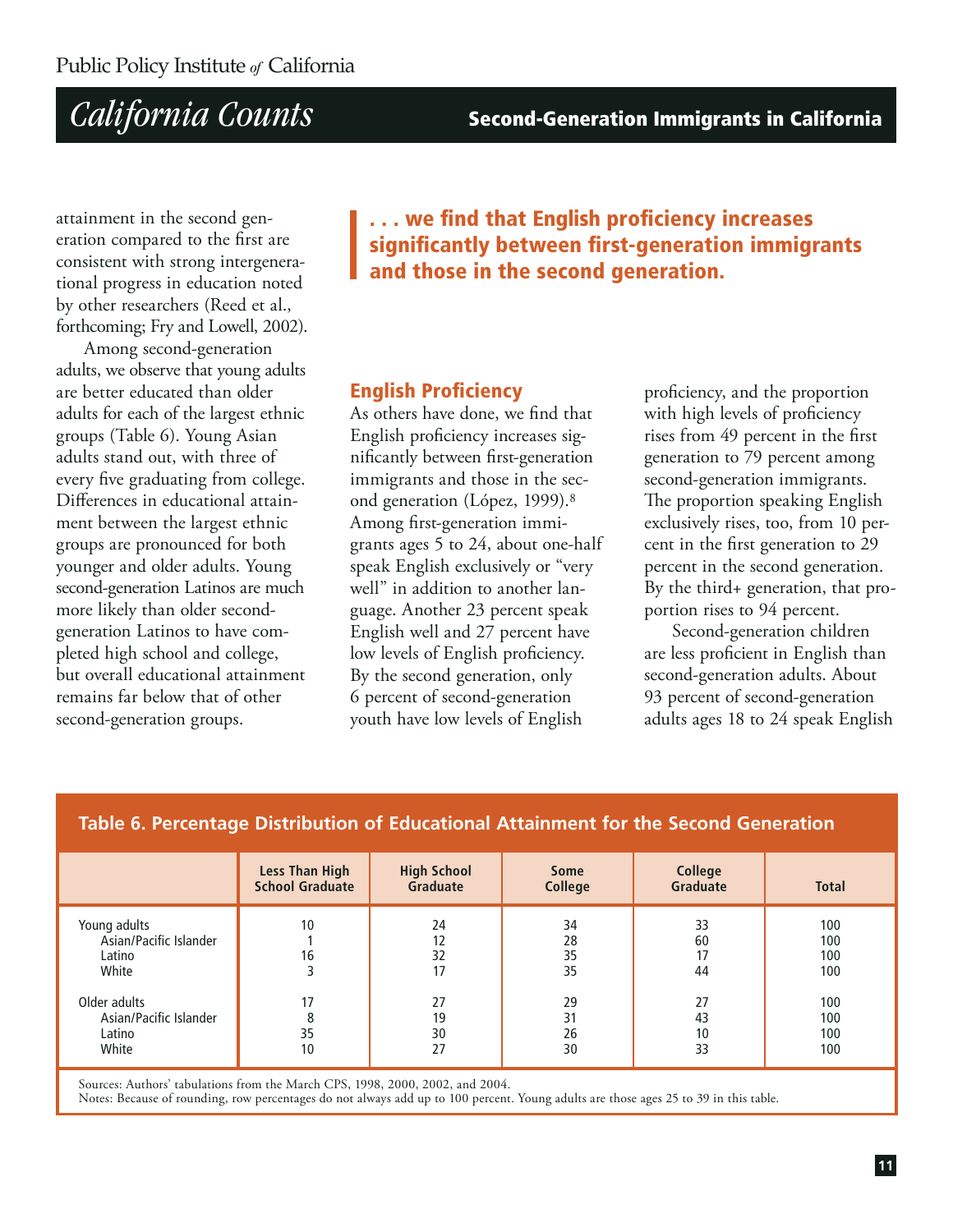### **Second-Generation Immigrants in California**

... second-generation immigrants have high levels of English proficiency by the time they reach adulthood, regardless of their racial or ethnic group.

proficiently (i.e., "exclusively" or "very well"), compared to 82 percent of second-generation children. The relatively rapid acquisition of English among second-generation children can be observed in age differences among secondgeneration children. The youngest children, those ages 5 to 9, are least likely to speak English proficiently (29% do not speak English exclusively or very well); however, only 11 percent of children ages 13 to 17 are not proficient in English. Second-generation young Latino children are less proficient in English than others, with 44 percent of children ages 5 to 9 not proficient in English. However, by the time they reach early adulthood, only 16 percent of secondgeneration Latinos lack English proficiency.

As Table 7 indicates, the general pattern of higher English proficiency among second-generation immigrants holds across racial and ethnic groups in California, although the proportion not speaking English well is higher

### Table 7. Percentage Distribution of English Proficiency, by Race, Ethnicity, and Immigrant Generation (Ages 5 to 24)

|                                                                              | <b>Not</b><br>At All | <b>Not</b><br>Well                          | Well                       | <b>Very</b><br>Well  | Only<br><b>English</b> |
|------------------------------------------------------------------------------|----------------------|---------------------------------------------|----------------------------|----------------------|------------------------|
| First generation<br>Second generation<br>Third+ generation                   | 7<br>$\mathbf{0}$    | 20<br>5<br>$\overline{0}$                   | 23<br>15<br>$\overline{2}$ | 38<br>50<br>4        | 11<br>29<br>94         |
| Asian/Pacific Islander <sup>a</sup><br>First generation<br>Second generation | 4<br>$\mathbf{0}$    | 8<br>$\leq$ 1                               | 13<br>11                   | 47<br>41             | 28<br>48               |
| Latino<br>First generation<br>Second generation<br>Third+ generation         | 7<br>$\mathbf{0}$    | 27<br>$\begin{array}{c} 8 \\ 2 \end{array}$ | 24<br>20<br>8              | 36<br>61<br>15       | 5<br>10<br>75          |
| Whitea<br>Second generation<br>Third+ generation                             |                      | 1<br>$\overline{0}$                         | 1<br>$\overline{0}$        | 28<br>$\overline{2}$ | 71<br>98               |

Source: Authors' tabulations from the October 1999 CPS.

Notes: Estimates are age-standardized. The standard used is the age distribution of all 5- to 24-year-old second-generation immigrants.

<sup>a</sup>There is insufficient sample size to report third+ generation for Asian/Pacific Islanders and first generation for whites.

among Latinos (9%) than among Asian/Pacific Islanders (less than 1%) and whites (1%).<sup>9</sup> There are also some important distinctions based on exclusive use of English. For whites, the shift to exclusive use of English occurs primarily in the second generation, whereas for Latinos, this shift occurs primarily in the third+ generation, with only 10 percent of second-generation Latinos speaking exclusively in English. APIs display an intermediate pattern, with about one-half of second-generation APIs speaking English exclusively by the time they reach adulthood. Still, despite

these differences in exclusive English language use across immigrant generations, the consistent finding is that second-generation immigrants have high levels of English proficiency by the time they reach adulthood, regardless of their racial or ethnic group.

### **Poverty Rates**

Poverty rates are very high for second-generation immigrants, higher even than for the first generation. However, this statistic is somewhat deceptive. Because children are more likely to live in poverty than adults, and because a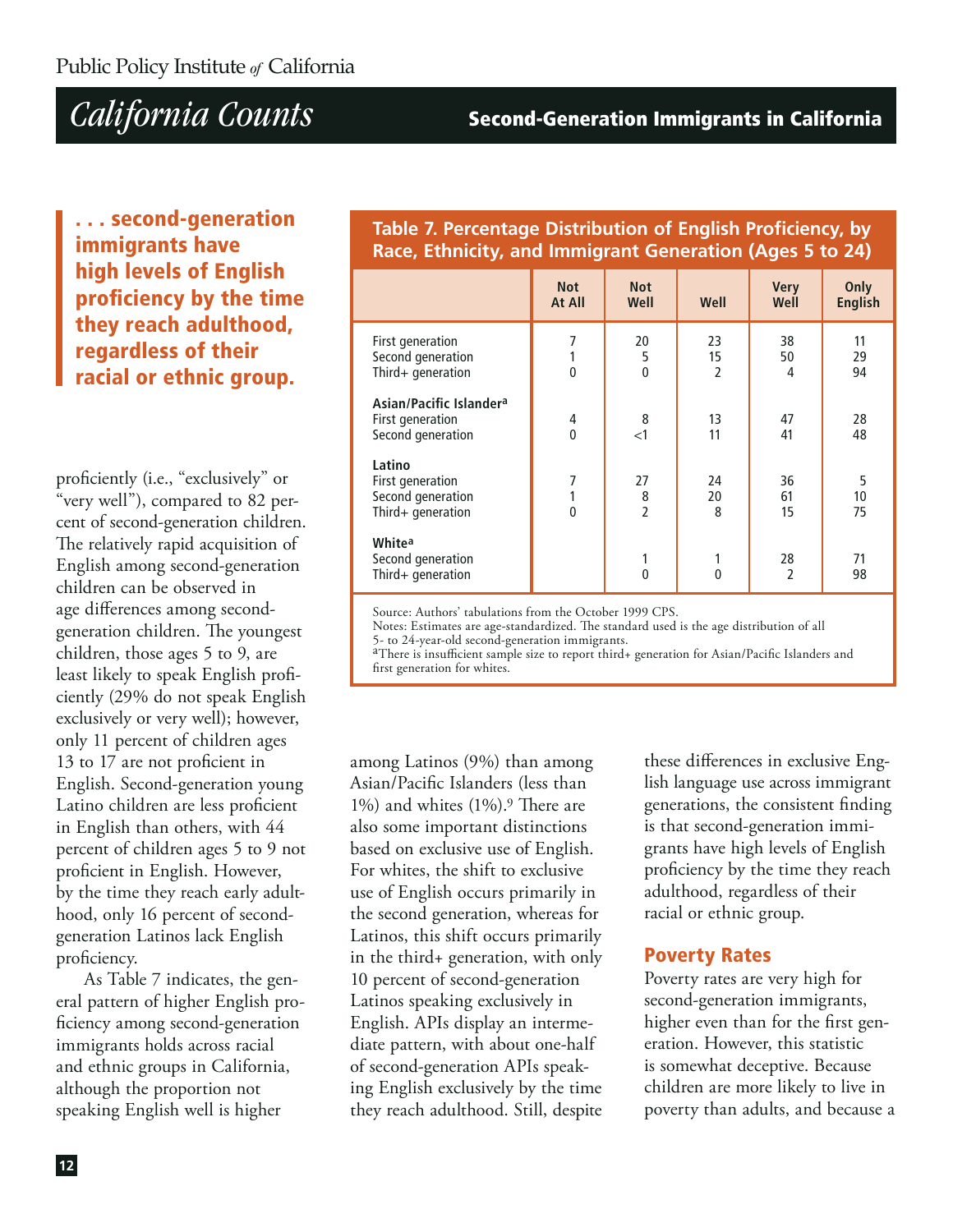### **Second-Generation Immigrants in California**

majority of the second generation are children, overall poverty rates are high for the second generation (Table 8). A more accurate picture of second-generation poverty emerges when we examine rates separately for adults and children. Among second-generation adults, poverty rates are close to those of the third+ generation and much lower than among the first generation. Indeed, the overall distribution of family income for second-generation adults is similar to that of third+ generation adults except that the latter are more likely to be in the highest income category (Figure 4). For some age groups, poverty rates are actually lower for the second generation than the third+ generation. Indeed, among young adults ages 25 to 39, poverty rates are actually lower for the second generation than the third+ generation.

Family incomes and poverty rates of immigrants differ by national origin and ethnicity and are consistent with educational attainment differences. Among adults, second-generation whites have the lowest levels of poverty, lower even than among third+ generation whites  $(6\%$  versus  $7\%)$ . Latinos have the most dramatic difference in poverty rates between generations, with poverty rates of 21 percent for first-generation adults and 12 percent for the second generation. Poverty rates for second-generation Asians and Pacific Islanders are 9 percent,

### **Table 8. Poverty Rates, by Immigrant Generation**

|                   | <b>All Ages</b> | <b>Adults</b> | Young<br><b>Adults</b> | <b>Children</b> |
|-------------------|-----------------|---------------|------------------------|-----------------|
| First generation  | 16.7            | 15.6          | 17.4                   | 28.7            |
| Second generation | 17.8            | 9.4           | 8.8                    | 24.8            |
| Third+ generation | 9.8             | 8.6           | 9.7                    | 13.2            |
| Total             | 13.3            | 11.1          | 12.8                   | 19.3            |

Source: Authors' tabulations from the March 2004 CPS.

Notes: Poverty levels depend on the size of the family. In 2004, the federal poverty level for a family of four was \$18,850.



#### **Figure 4. Family Income of Adults Relative to Poverty Levels**

compared to 11 percent for the first generation.

Among children, poverty rates are substantially higher for secondgeneration Latinos than other second-generation groups. One of every three second-generation Latino children lives in poverty,

a rate more than double that of Asian and white second-generation children.

### **Public Assistance**

Among all adults, the proportion receiving public assistance is greatest among first-generation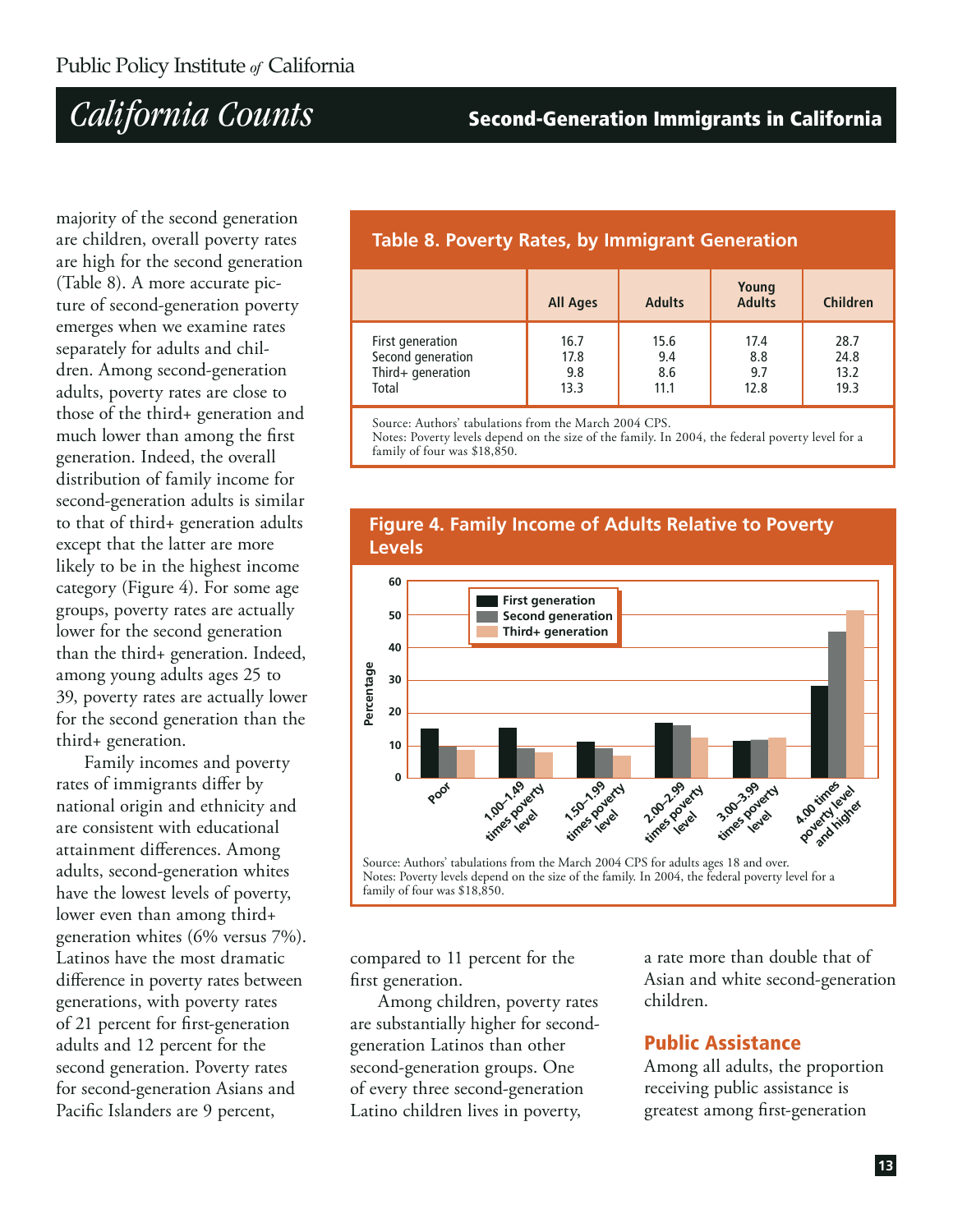**Second-Generation Immigrants in California** 

immigrants and is lowest among second-generation immigrants (Table 9, right column).<sup>10</sup> However, these differences are due primarily to the decline in adult poverty rates from the first generation to subsequent immigrant generations. Indeed, among adults living in poverty, second-generation immigrants in California are slightly more likely than firstgeneration immigrants to receive public assistance (Table 9, left column). Finally, data from the CPS indicate that public assistance rates have fallen dramatically in the past 10 years following welfare reform and with the strong economy of the late 1990s. Among impoverished second-generation adults, public assistance rates in 2004 were about half the rates of 1994.

### **Citizenship of Parents**

All second-generation immigrants are citizens of the United States because they were born in the United States or its territories.

However, many of California's second generation are citizen children who live with parents who are not citizens: 47 percent of secondgeneration children do not live with a naturalized or U.S.-born parent (Table 10, bold figures). The proportion of Latino secondgeneration children who do not live with at least one citizen parent is even higher, at 56 percent. Because some social welfare programs place restrictions on the eligibility of noncitizens, many of California's children live with parents who themselves are not eligible for social programs. There are political implications to these mixed-citizenship households as well, with parents not being able to vote in elections, including those related to school boards and local expenditures.

### **Political Participation and Volunteerism**

Group differences in political participation are important because

### **Table 9. Percentage of Adults Receiving Public Assistance, by Immigrant Generation**

|                                                                     | <b>Among Adults in Poverty</b> | <b>Among All Adults</b>  |
|---------------------------------------------------------------------|--------------------------------|--------------------------|
| First generation<br>Second generation<br>Third+ generation<br>Total | 12.0<br>13.0<br>13.3<br>12.6   | 3.6<br>2.1<br>2.3<br>: כ |

Source: Authors' tabulations from the March 2004 CPS for adults ages 18 and over. Notes: If any member of a family receives public assistance, all family members are coded as receiving assistance. All adults includes those in poverty.

they often signify the relative influence of each group in electoral outcomes and subsequent policy decisions. This is especially so in California, where ballot initiatives give citizens the ability to craft policy directly through the ballot box. Group differences in volunteerism also shape the extent to which different communities can continue to provide social services in the face of budget cuts at the state and local levels.

In our examination of political participation, we consider firstgeneration naturalized citizens rather than all first-generation immigrants. Noncitizens are a large share of the first generation but, of course, are not eligible to vote. For most political and civic activities, we find that secondgeneration immigrants have a higher rate of participation than first-generation citizens (Table 11). However, there are some important exceptions by race and ethnicity. Among APIs, the rates of regular voting are lower among second-generation immigrants than among the first generation. Among Latinos, volunteering and signing petitions are the only activities where there is a significant increase from the first generation to the second. Indeed, for such activities as attending local meetings and contributing to campaigns, participation among second-generation immigrants is actually lower. However, these apparent decreases are due largely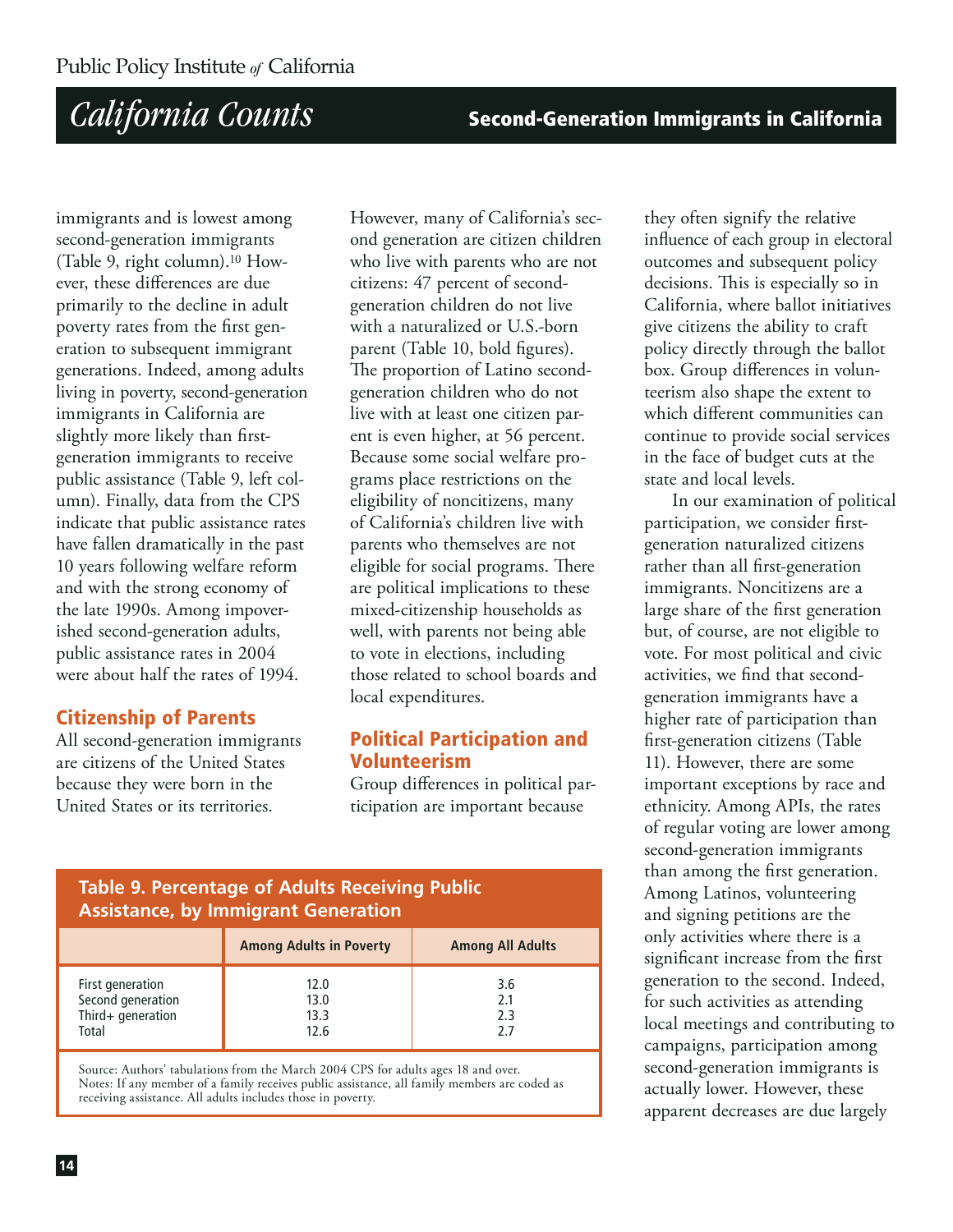For most political and civic activities, we find that second-generation immigrants have a higher rate of participation than first-generation citizens.

### Table 10. Percentage Distribution of Second-Generation Children, by Parents' **Citizenship Status**

|                                                                                                                        | <b>Father</b><br>U.S.-Born | <b>Father</b><br><b>Naturalized</b> | <b>Father</b><br>Not a Citizen | <b>Father</b><br><b>Not Present</b> | Total,<br>by Mother's<br>Citizenship |
|------------------------------------------------------------------------------------------------------------------------|----------------------------|-------------------------------------|--------------------------------|-------------------------------------|--------------------------------------|
| Mother U.S.-born<br>Mother naturalized<br>Mother not a citizen<br>Mother not present<br>Total, by father's citizenship | 10                         | 14<br>26                            | 30<br>41                       | 23                                  | 28<br>54<br>100                      |

Source: Authors' tabulations from the March 2004 CPS for residents under age 18. Note: Figures in bold indicate those not living with parents who are U.S. citizens.

### Table 11. Percentage Distribution of Political Participation and Volunteerism, by Race, **Ethnicity, and Immigrant Generation**

|                                                                                              | <b>Vote</b><br><b>Regularly</b> | Sign<br><b>Petitions</b> | <b>Attend Local</b><br><b>Meetings</b> | <b>Write to</b><br><b>Elected</b><br><b>Officials</b> | <b>Contribute to</b><br><b>Political</b><br><b>Campaigns</b> | <b>Volunteer</b> |
|----------------------------------------------------------------------------------------------|---------------------------------|--------------------------|----------------------------------------|-------------------------------------------------------|--------------------------------------------------------------|------------------|
| <b>Asian/Pacific Islanders</b><br>First generation<br>Second generation<br>Third+ generation | 39<br>32<br>48                  | 33<br>47<br>37           | 31<br>38<br>39                         | 22<br>28<br>20                                        | 16<br>19<br>20                                               | 11<br>30<br>35   |
| Latino<br>First generation<br>Second generation<br>Third+ generation                         | 38<br>35<br>41                  | 23<br>30<br>35           | 45<br>37<br>47                         | 15<br>14<br>23                                        | 9<br>15                                                      | 13<br>24<br>22   |
| White<br>First generation<br>Second generation<br>Third+ generation                          | 54<br>66<br>59                  | 40<br>43<br>45           | 39<br>35<br>38                         | 30<br>37<br>35                                        | 22<br>35<br>25                                               | 17<br>28<br>33   |
| <b>African American</b>                                                                      | 53                              | 39                       | 44                                     | 20                                                    | 18                                                           | 25               |

Sources: PPIC Statewide Surveys for political activities (August, October, and November 2002) and the September 2002 CPS for volunteerism (see Ramakrishnan and Baldassare, 2004; and Ramakrishnan, 2005).

Note: The reference populations are adult citizens for political participation and adult residents for volunteerism.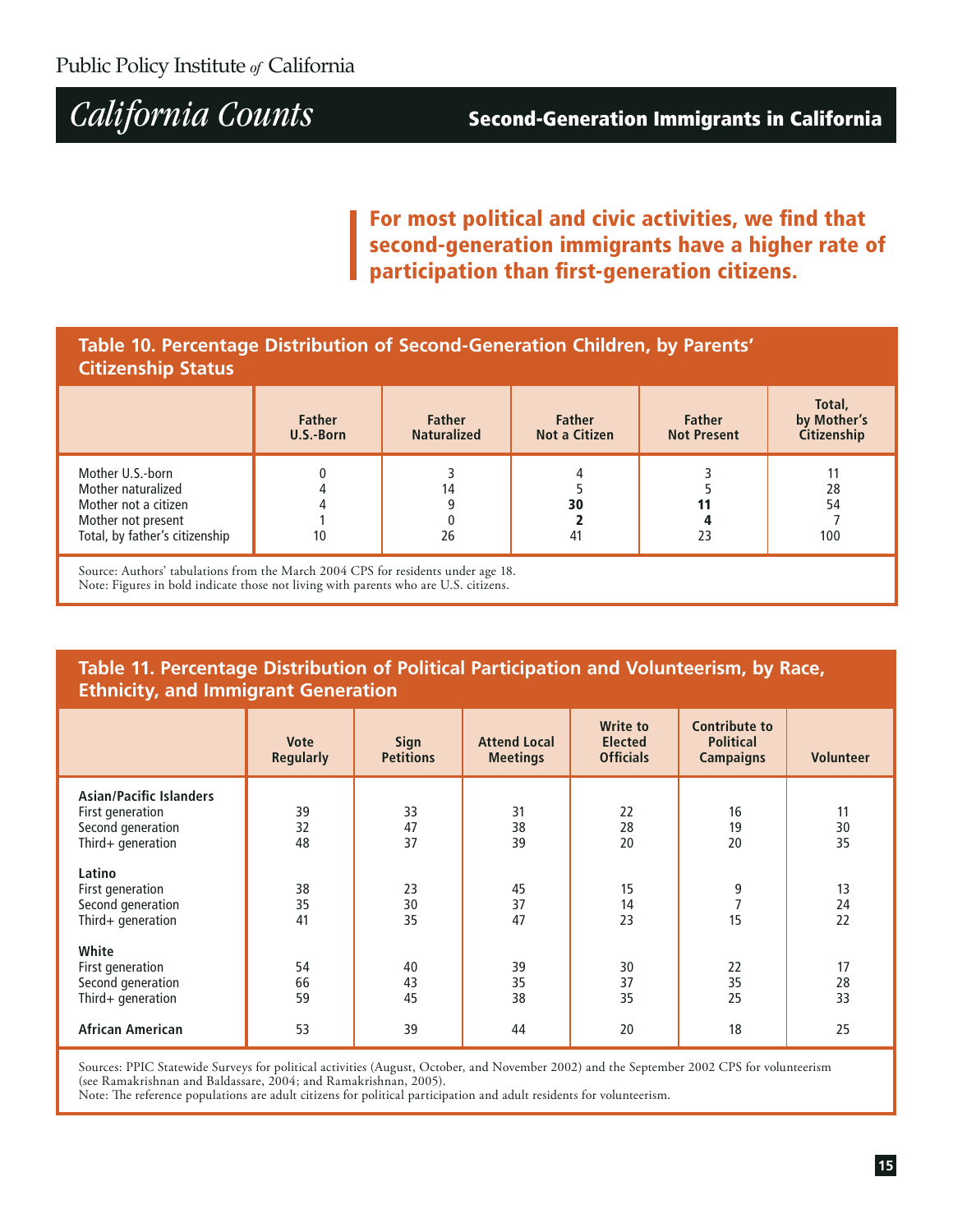... the continued diversification of the adult resident population will also mean greater racial and ethnic diversity among those eligible to participate in **California politics.** 

to the younger age structure of second-generation Latino and API adults.<sup>11</sup> With the continued aging of the Latino and Asian second-generation population, we can expect these generational differences to subside.

Another important finding is that racial and ethnic differences in civic engagement remain significant in the second generation. Among second-generation adults, Latinos lag behind whites in almost every activity. The only exception is attendance at local meetings, which in the case of Latinos primarily involves attendance at school board meetings. The gap between APIs and whites in the second generation is not as strong as between Latinos and whites. Still, significant disparities exist for such activities as voting, writing to elected officials, and contributing to political campaigns.

### **Policy Implications**

Cecond-generation immigrants are relevant to policymaking in California for several reasons. Perhaps most obviously, the aging of the second generation will mean greater racial and ethnic diversity among adult residents and citizens of voting age in California. Latinos and APIs make up the vast majority of secondgeneration children in California, and their entry into adulthood has already prompted a change in the racial and ethnic composition of the state's adult population over the past 10 years. Since secondgeneration immigrants are citizens of the United States by birth, the continued diversification of the adult resident population will also mean greater racial and ethnic diversity among those eligible to participate in California politics. However, if participation among second-generation immigrants remains low, whites will continue to make up the majority of voters in California (Citrin and Highton, 2002; Ramakrishnan, 2005).

Successful educational outcomes for the second generation are of great importance because of the large size of the group. Educational attainment levels are much higher in the second generation than in the first. However, sizable racial and ethnic gaps in attainment still remain; second-generation Latinos lag behind whites and APIs in high school completion

and postsecondary education. Given the large wave of secondgeneration Latinos transitioning from childhood to adulthood in the coming decade, the challenge for education policy will be to reduce these gaps in attainment.

Another issue worth considering is the greater level of suburbanization among second-generation immigrants when compared to the first generation. Our findings suggest that metropolitan areas outside central cities will continue to grow, and the suburbanization of the second generation will be a principal component of such growth. In planning for this new growth, policymakers in suburban areas will need to consider the needs of second-generation immigrants, including minimizing the incidence of hate crimes, enabling the growth of culture-specific institutions, and providing greater access to mainstream civic and political institutions.

Other socioeconomic outcomes in our report point to the need for ongoing monitoring. For instance, even though there is a sizable decline in adult poverty from the first generation to the second generation among all racial and ethnic groups, secondgeneration children still experience high rates of poverty. Racial disparities in adult poverty also remain, and the growing presence of Latinos among secondgeneration adults points to the possibility of increasing rates of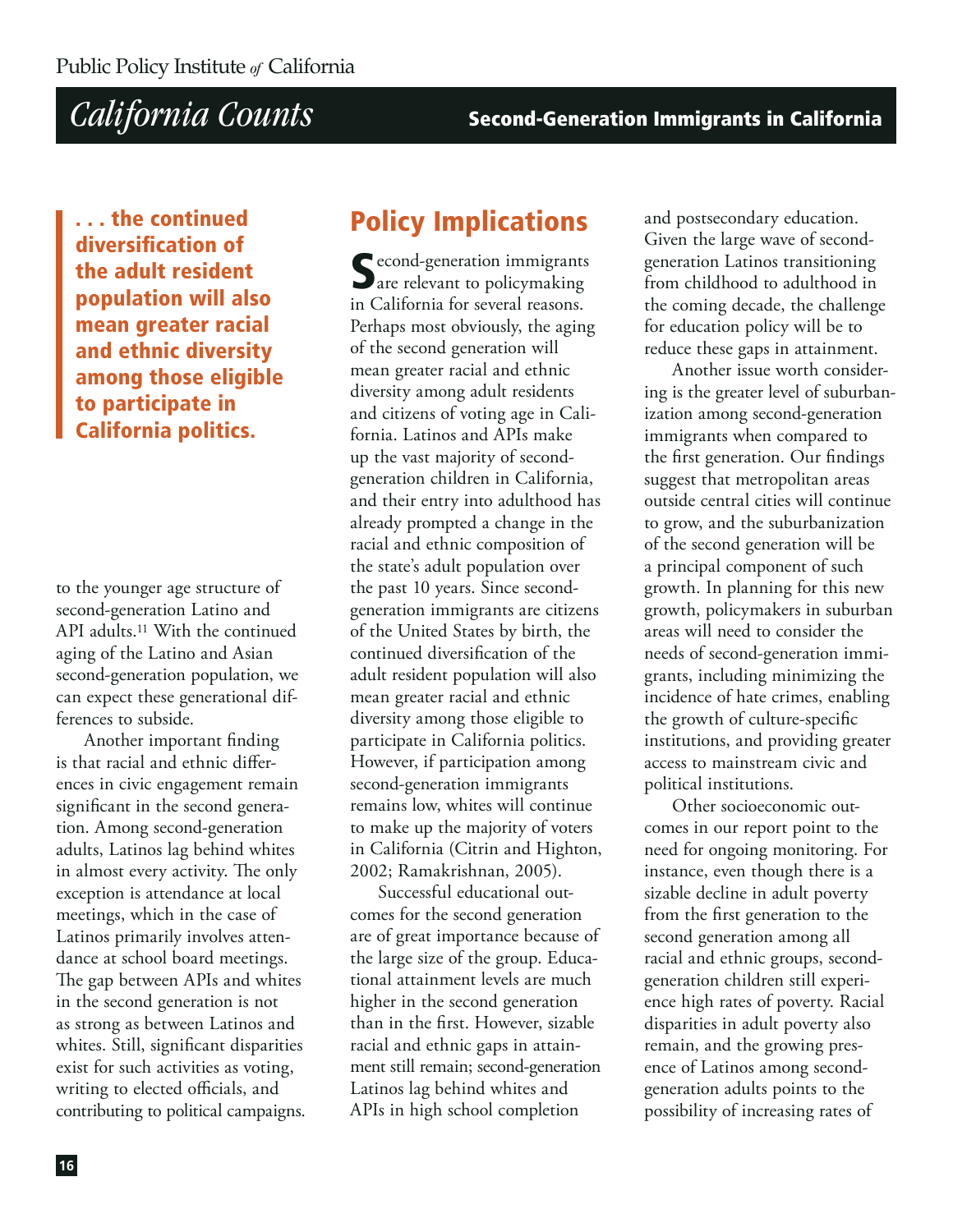### **Second-Generation Immigrants in California**

poverty among second-generation adults overall. Likewise, English proficiency is high for most secondgeneration adults, but there are significant gaps in proficiency between teenage Latinos on the one hand and whites and APIs on the other.<sup>12</sup> Whether these racial and ethnic gaps in English proficiency will continue to disappear between the teenage years and early adulthood remains to be seen.

Finally, even though secondgeneration immigrants are able to participate in the political process once they reach adulthood, many children live in households where their parents lack political voice because they are not eligible to vote. Alternative ways to participate, such as by attending local meetings and writing letters to elected officials, may help address gaps in political representation on education-related matters between those parents who are citizens of the United States and those who are not.  $\blacklozenge$ 

### **Notes**

<sup>1</sup> Some studies (Gans, 1992; Portes and Rumbaut, 1996; Zhou, 2001) note the possibility of stagnation or decline in outcomes between first- and second-generation immigrants for some groups.

<sup>2</sup> The proportion of residents by immigrant generation in the future will depend on a host of factors, including migration flows, the age structure of new immigrants and those leaving the country, and patterns in fertility and mortality across immigrant generations. Absent any large-scale changes in these factors, the proportion of secondgeneration immigrants in the population will increase over the next few decades.

<sup>3</sup> Increased border enforcement has played a role in this increase in second-generation children of Mexican descent. Rather than migrating cyclically across the border, undocumented immigrants are more likely to settle permanently and establish families in the United States as a consequence of increased enforcement (Reves, Johnson, and Van Swearingen, 2002).

<sup>4</sup> Migration from Los Angeles County has been an important source of population growth for Ventura County for decades. Census data do not allow us to distinguish between adults in the second generation and those in subsequent immigrant generations, so we can rely only on suggestive evidence on residential mobility among the native-born in the Los Angeles region.

<sup>5</sup> Central cities are defined by the Census Bureau as the largest places in a metropolitan area (defined as having one city of at least 50,000 or a total area population of at least 100,000). We define suburbs as any place within metropolitan areas that are outside the central city or cities.

<sup>6</sup> The early literature on immigrant settlement patterns also noted that the foreignborn moved from ethnic ghettos or enclaves to mixed neighborhoods within cities (Warner and Srole, 1945). Existing data on California do not allow us to determine these patterns for the second generation today: The 2000 Census does not include information on parents' nativity among adult respondents, and the CPS does not include information on census tracts or individual municipalities beyond the central city.

7 This pattern may also hold in other regions, such as the Bay Area-what we define as "suburb" is based on the CPS classification and includes parts of Marin, Sonoma, and Napa Counties, which others may define as rural.

<sup>8</sup> The October 1999 CPS enables us to examine the issue of English proficiency among those ages 5 to 24. We have agestandardized the estimates of proficiency, using the single year of age distribution of 5- to 24-year-old second-generation immigrants as the standard.

<sup>9</sup> Among second-generation Latinos ages 18 to 24, 6 percent report not speaking English at all or not speaking English well.

<sup>10</sup> Public assistance is defined as cash aid and includes welfare payments and general assistance. It does not include cash in kind programs such as Food Stamps or Medi-Cal.

<sup>11</sup> Rates of political participation are considerably lower among young adults than among the middle-aged and the elderly. Controlling for age and the presence of children under age 18 in the household eliminates most of these differences between first-generation and second-generation immigrants (Ramakrishnan and Baldassare, 2004).

<sup>12</sup> See Jepsen and de Alth (2005) for an analysis of English language acquisition among K-12 students in California.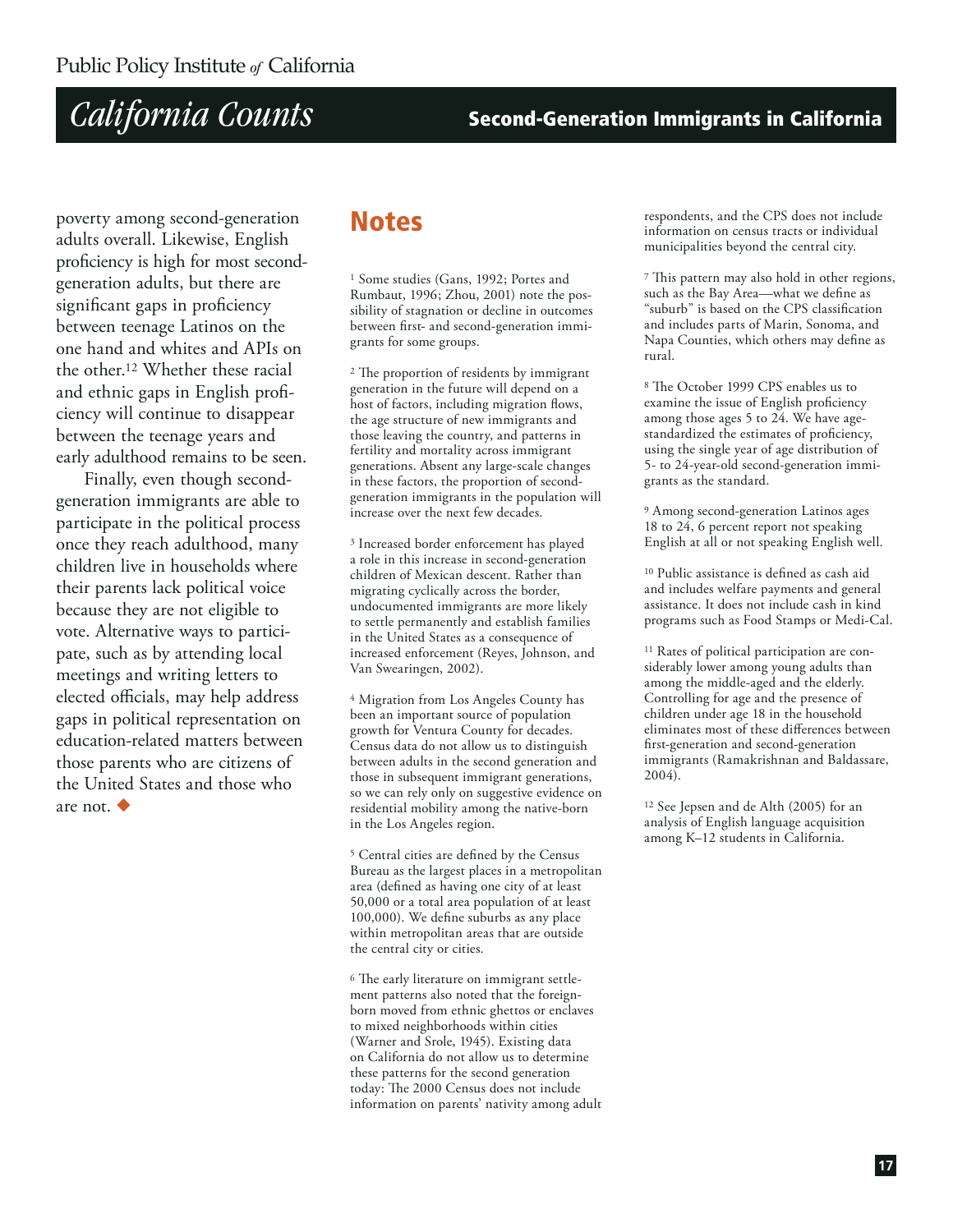### **Second-Generation Immigrants in California**

### **References**

Alba, Richard, and Victor Nee, Remaking the American Mainstream: Assimilation and Contemporary Immigration, Harvard University Press, Cambridge, Massachusetts, 2003.

Citrin, Jack, and Benjamin Highton, How Race, Ethnicity, and Immigration Shape the California Electorate, Public Policy Institute of California, San Francisco, California, 2002.

Fry, Richard, and B. Lindsay Lowell, Work or Study: Different Fortunes of U.S. Latino Generations, Pew Hispanic Center, Washington, D.C., 2002.

Gans, Herbert, "Second-Generation Decline: Scenarios for the Economic and Ethnic Futures of the Post-1965 American Immigrants," Ethnic and Racial Studies, Vol. 15, No. 2, 1992, pp. 173-192.

Hill, Laura E., and Hans P. Johnson, "Fertility Changes Among Immigrants: Generations, Neighborhoods, and Personal Characteristics," Social Science Quarterly, Vol. 25, No. 3, 2004, pp. 811-827.

Hill, Laura E., and Hans P. Johnson, Understanding the Future of Californians' Fertility: The Role of Immigrants, Public Policy Institute of California, San Francisco, California, 2002.

Jepsen, Christopher, and Shelley de Alth, English Learners in California Schools, Public Policy Institute of California, San Francisco, California, 2005.

López, David E., "Social and Linguistic Aspects of Assimilation Today," in Charles Hirschman, Philip Kasinitz, and Josh DeWind, eds., The Handbook of International Migration-The American Experience, Russell Sage Foundation, New York, 1999.

Perlmann, Joel, and Roger Waldinger, "Second-Generation Decline? Immigrant Children Past and Present," International Migration Review, Vol. 31, No. 4, 1997, pp. 893-922.

Portes, Alejandro, and Min Zhou, "The New Second Generation: Segmented Assimilation and Its Variants," Annals of the American Academy of Political and Social Science, Vol. 530, 1993, pp. 74-96.

Portes, Alejandro, and Ruben Rumbaut, Immigrant America: A Portrait (2nd edition), University of California Press, Berkeley, California, 1996.

Ramakrishnan, S. Karthick, Democracy in Immigrant America, Stanford University Press, Palo Alto, California, 2005.

Ramakrishnan, S. Karthick, "Second Generation Immigrants? The '2.5 Generation' in the United States," Social Science Quarterly, Vol. 85, No. 2, 2004, pp. 380-399.

Ramakrishnan, S. Karthick, and Mark Baldassare, The Ties That Bind: Changing Demographics and Civic Engagement in California, Public Policy Institute of California, San Francisco, California, 2004.

Reed, Deborah, Laura E. Hill, Christopher Jepsen, and Hans P. Johnson, Understanding Intergenerational Progress Among California's Immigrant Youth, Public Policy Institute of California, San Francisco, California, forthcoming.

Reyes, Belinda I., Hans P. Johnson, and Richard Van Swearingen, Holding the Line? The Effect of the Recent Border Build-up on Unauthorized Immigration, Public Policy Institute of California, San Francisco, California, 2002.

Warner, William L., and Leo Srole, The Social Systems of American Ethnic Groups, Yale University Press, New Haven, Connecticut, 1945.

Zhou, Min, "Second-Generation Fate: Progress, Decline, Stagnation?" in Roger Waldinger, ed., Strangers at the Gate: New Immigrants in Urban America, University of California Press, Berkeley, California, 2001.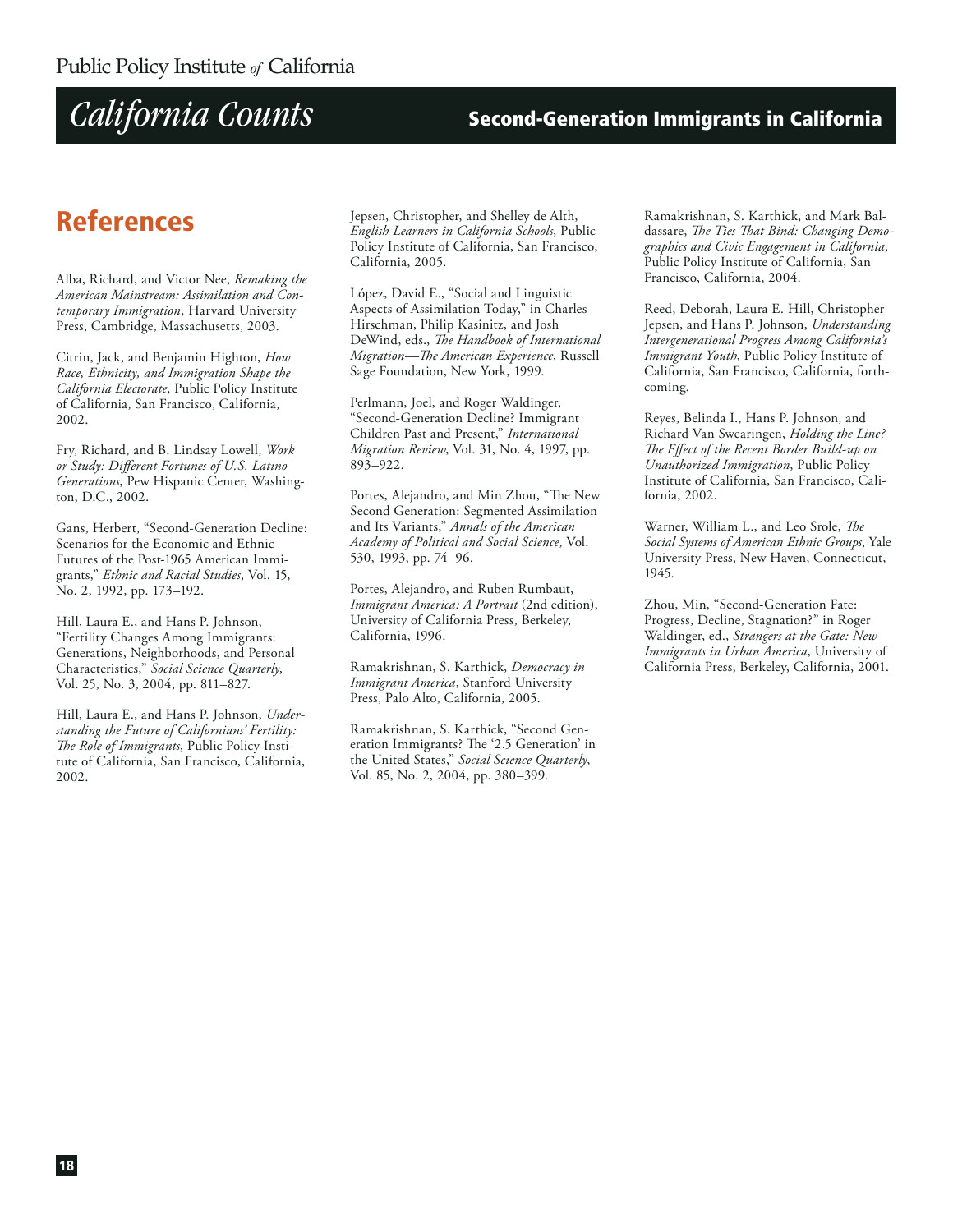### **Second-Generation Immigrants in California**

#### **Board of Directors**

Thomas C. Sutton, Chair Chairman and CEO Pacific Life Insurance Company

**Edward K. Hamilton** Chairman Hamilton, Rabinovitz & Alschuler, Inc.

Gary K. Hart Founder **Institute for Educational Reform** California State University, Sacramento

Walter B. Hewlett Director **Center for Computer Assisted** Research in the Humanities

David W. Lyon President and CEO Public Policy Institute of California

Cheryl White Mason Vice-President Litigation **Legal Department** Hospital Corporation of America

Arjay Miller Dean Emeritus **Graduate School of Business Stanford University** 

Ki Suh Park Design and Managing Partner **Gruen Associates** 

Constance L. Rice Co-Director The Advancement Project

Raymond L. Watson Vice Chairman of the Board Emeritus The Irvine Company

Carol Whiteside President **Great Valley Center** 

ISSN #1554-401X

The Public Policy Institute of California is a private, nonprofit research organization established in 1994 with an endowment from William R. Hewlett. The Institute conducts independent, objective, nonpartisan research on the economic, social, and political issues affecting Californians. The Institute's goal is to raise public awareness of these issues and give elected representatives and other public officials in California a more informed basis for developing policies and programs. PPIC does not take or support positions on any ballot measure or on any local, state, or federal legislation, nor does it endorse, support, or oppose any political parties or candidates for public office.

PUBLIC POLICY INSTITUTE OF CALIFORNIA 500 Washington Street, Suite 800 · San Francisco, California 94111 Telephone: (415) 291-4400 • Fax: (415) 291-4401 • www.ppic.org